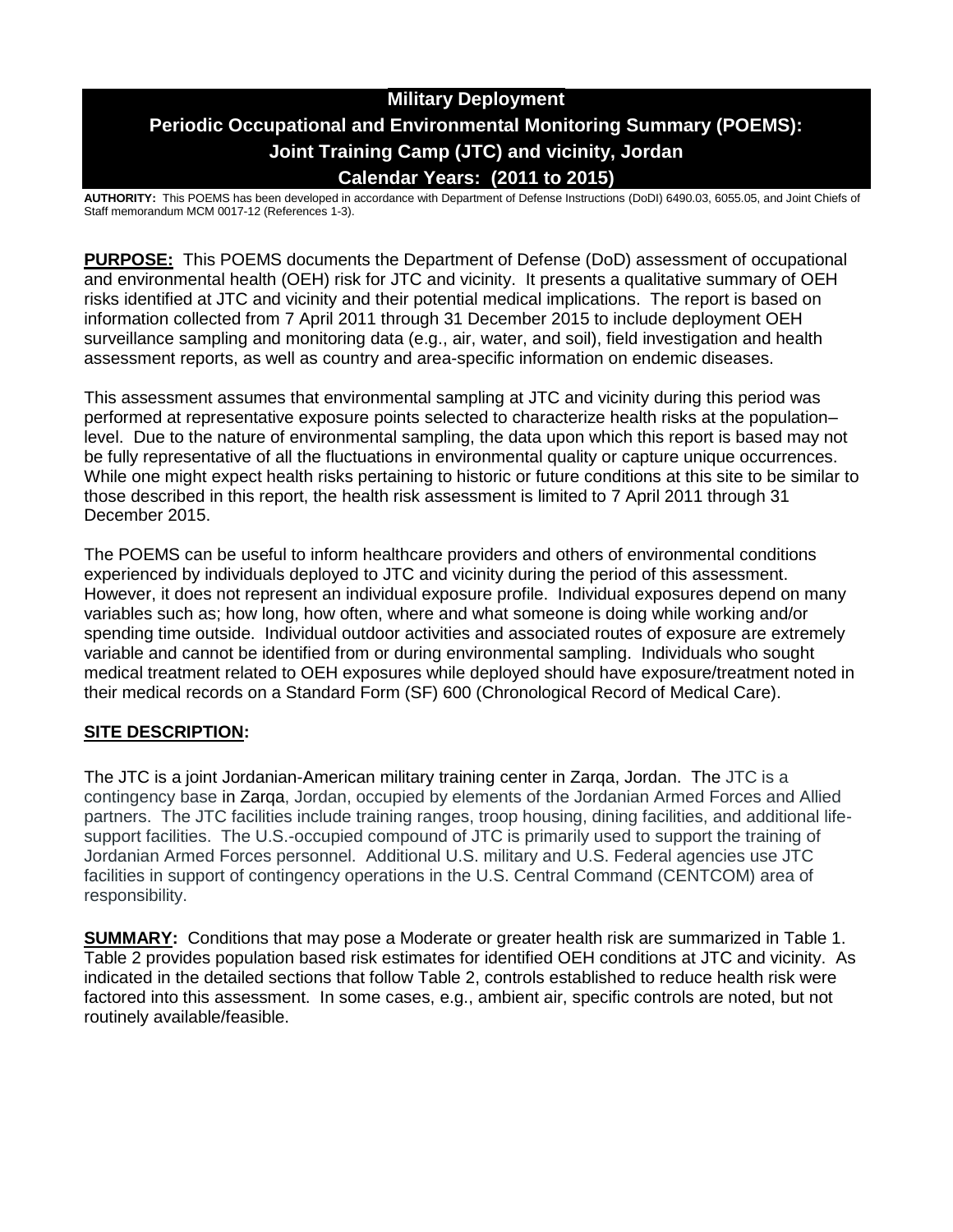## **Table 1: Summary of Occupational and Environmental Conditions with MODERATE or Greater Health Risk**

#### **Short-term health risks & medical implications:**

The following hazards may be associated with potential acute health effects in some personnel during deployment at JTC and vicinity:

Food/waterborne diseases (e.g., bacterial diarrhea, typhoid/paratyphoid fever, diarrhea-protozoal); other endemic diseases (cutaneous leishmaniasis (acute), rickettsioses tickborne [spotted fever group], West Nile fever, and sandfly fever, leptospirosis, schistosomiasis, Q fever); and heat stress. For food/waterborne diseases (e.g., bacterial diarrhea, typhoid/paratyphoid fever, diarrhea-protozoal), if ingesting local food and water, the health effects can temporarily incapacitate personnel (diarrhea) or result in prolonged illness (typhoid/paratyphoid fever). Risks from food/waterborne diseases may have been reduced with preventive medicine controls and mitigation, which includes hepatitis A and typhoid fever vaccinations and only drinking from approved water sources in accordance with standing CENTCOM policy. For other vector-borne endemic diseases (cutaneous leishmaniasis (acute), rickettsioses tickborne [spotted fever group], West Nile fever, and sandfly fever), these diseases may constitute a significant risk due to exposure to biting vectors; risk reduced to 'Low' by proper wear of the treated uniform, application of repellent to exposed skin, bed net use, and appropriate chemoprophylaxis, as well as minimizing areas of standing water and other vector-breeding areas. For water contact diseases (leptospirosis and schistosomiasis) activities involving extensive contact with surface water increase risk. For respiratory diseases (tuberculosis), personnel in close-quarter conditions could have been at risk for person-to-person spread. Animal contact diseases (Q fever), pose year-round risk. For heat stress, risk can be greater during months of April through October, and greater for susceptible persons including those older than 45, of low fitness level, unacclimatized, or with underlying medical conditions, and those under operational constraints (equipment, personal protective equipment [PPE], vehicles). Risks from heat stress may have been reduced with preventive medicine controls, work-rest cycles, proper hydration and nutrition, and mitigation.

Air quality: For inhalable coarse particulate matter less than 10 micrometers in diameter (PM<sub>10</sub>) from environmental dust (including burn pits), the PM<sup>10</sup> overall short-term health risk was not evaluated due to no data for analysis. For inhalable fine particulate matter less than 2.5 micrometers in diameter (PM<sub>2.5</sub>) from environmental dust (including burn pits), the PM<sub>2.5</sub> overall short-term health risk was not evaluated due to insufficient data for analysis. However, the JTC and vicinity area is a semi-arid dust-prone desert environment, also subject to vehicle traffic. Consequently, exposures to PM<sub>10</sub> and PM<sub>2.5</sub> may vary, as conditions may vary, and may result in mild to more serious short-term health effects (e.g., eye, nose or throat and lung irritation) in some personnel while at this site, particularly exposures to high levels of dust such as during high winds or dust storms. For PM<sub>10</sub> and PM<sub>2.5</sub>, certain subgroups of the deployed forces (e.g., those with pre-existing asthma/cardiopulmonary conditions) are at greatest risk of developing notable health effects. Burn pits were present at JTC and vicinity, and burn pits might have existed elsewhere (e.g., burn pits used by the local population); however, the PM<sub>10</sub> and the PM<sub>2.5</sub> overall short-term health risks specifically for burn pits were not evaluated due to insufficient environmental samples collected near burn pits provided for analysis– see Section 10.7. Where burn pits exist, exposures may vary, and exposures to high levels of PM<sub>10</sub> and PM<sub>2.5</sub> from smoke may result in mild to more serious short-term health effects (e.g., eye, nose or throat and lung irritation) in some personnel and certain subgroups. Although most short-term health effects from exposure to particulate matter and burn pit smoke should have resolved post-deployment, providers should be prepared to consider the relationship between deployment exposures and current complaints. Some individuals may have sought treatment for acute respiratory irritation while at JTC and vicinity. Personnel who reported with symptoms or required treatment while at site(s) with burn pit activity should have exposure and treatment noted in medical record (e.g., electronic medical record and/or on a SF 600 (*Chronological Record of Medical Care*).

#### **Long-term health risks & medical implications:**

The following hazards may be associated with potential chronic health effects in some personnel during deployment at JTC and vicinity:

Air quality: For PM<sub>2.5</sub> from environmental dust (including burn pits), the overall long-term health risk was not evaluated due to insufficient data for analysis. PM<sub>10</sub> from environmental dust (including burn pits) was not evaluated for long-term health risk due to no data for analysis and no available health guidelines. However, the JTC and vicinity area is a semi-arid dustprone desert environment, also subject to vehicle traffic, and conditions may have varied. Burn pits were present at JTC and vicinity, and burn pits might have existed elsewhere (e.g., burn pits used by the local population); however, the PM<sub>10</sub> and the PM2.5 overall long-term health risks specifically for burn pits were not evaluated due to insufficient environmental samples collected near burn pits provided for analysis– see Section 10.7. However, burn pit exposures may vary, as conditions may have varied. For inhalational exposure to high levels of dust containing  $PM_{10}$  and  $PM_{2.5}$ , such as during high winds or dust storms, and for exposures to burn pit smoke, it is considered possible that some otherwise healthy personnel, who were exposed for a long-term period to dust and particulate matter, could develop certain health conditions (e.g., reduced lung function, cardiopulmonary disease). Personnel with a history of asthma or cardiopulmonary disease could potentially be more likely to develop such chronic health conditions. While the dust and particulate matter exposures and exposures to burn pits are acknowledged, at this time there were no specific recommended, post-deployment medical surveillance evaluations or treatments. Providers should still consider overall individual health status (e.g., any underlying

> Page 2 of 22 Reviewed by CENTCOM (1 May 2017) Final Approval Date (2 May 2018)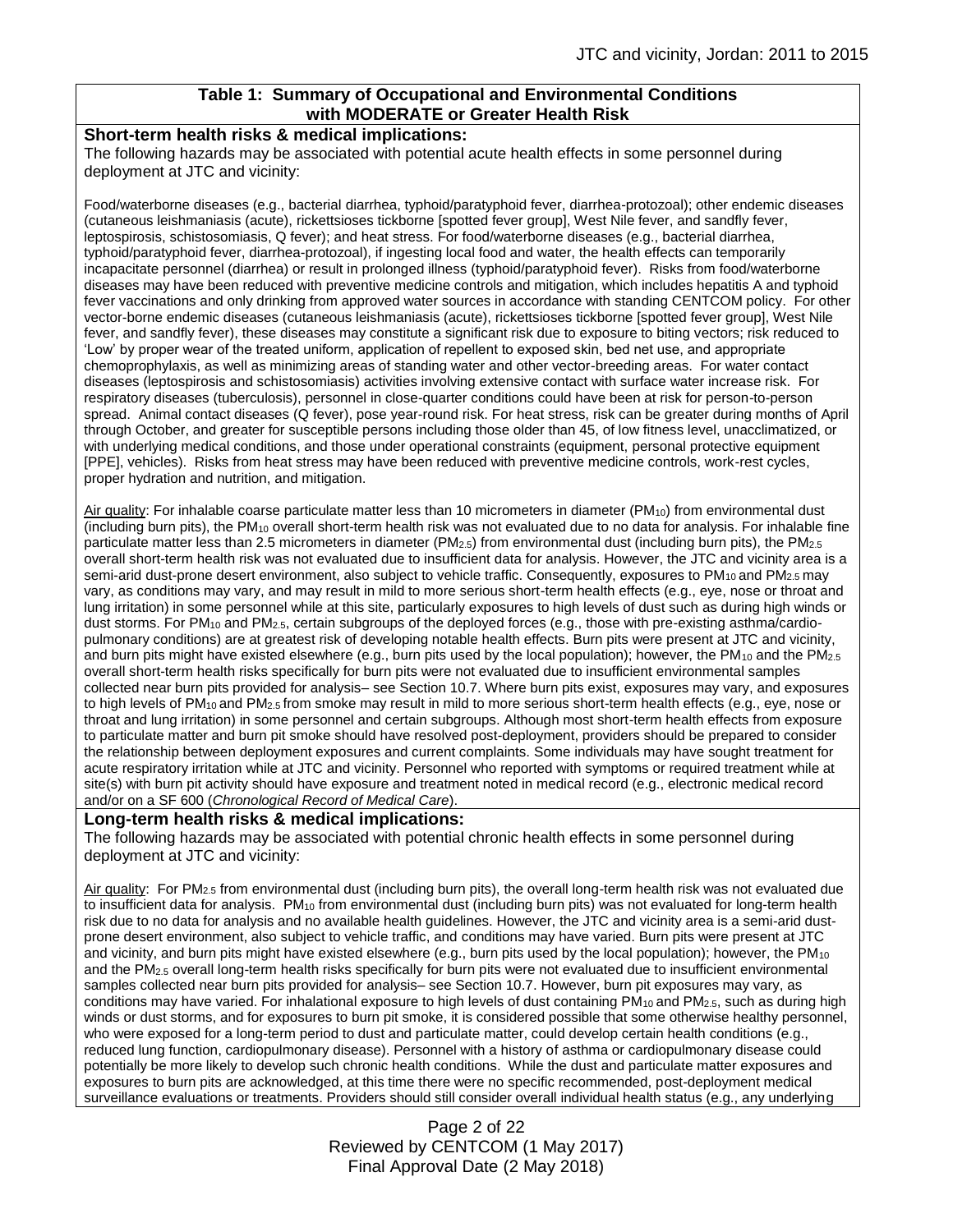conditions/susceptibilities) and any potential unique individual exposures (such as burn pits/barrels, incinerators, occupational or specific personal dosimeter data) when assessing individual concerns. Certain individuals may need to be followed/evaluated for specific occupational exposures/injuries (e.g., annual audiograms as part of the medical surveillance for those enrolled in the Hearing Conservation Program; and personnel covered by Respiratory Protection Program and/or Hazardous Waste/Emergency Responders Medical Surveillance).

> Page 3 of 22 Reviewed by CENTCOM (1 May 2017) Final Approval Date (2 May 2018)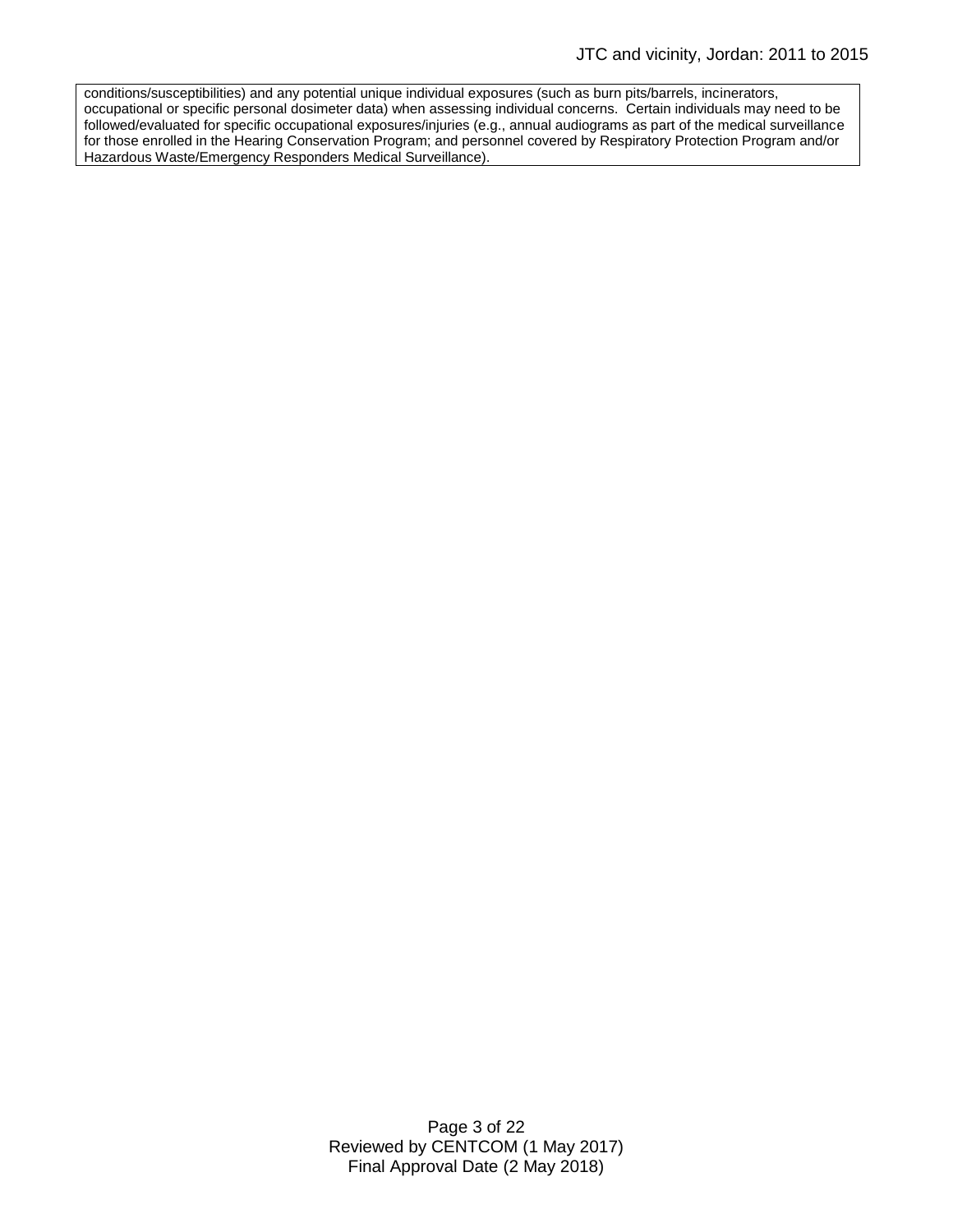| Source of<br><b>Identified Health</b><br>Risk <sup>3</sup> | Unmitigated Health Risk Estimate <sup>4</sup>                                                                                                                                                                                                                                                                                                                                                                                                                                                                                                                                                                                                         | <b>Control Measures</b><br>Implemented                                                                                                                                       | <b>Residual Health Risk Estimate<sup>4</sup></b>                                                                                                                                                                                                                                                                                                                                                                                                                                                                                                                                                                                                      |
|------------------------------------------------------------|-------------------------------------------------------------------------------------------------------------------------------------------------------------------------------------------------------------------------------------------------------------------------------------------------------------------------------------------------------------------------------------------------------------------------------------------------------------------------------------------------------------------------------------------------------------------------------------------------------------------------------------------------------|------------------------------------------------------------------------------------------------------------------------------------------------------------------------------|-------------------------------------------------------------------------------------------------------------------------------------------------------------------------------------------------------------------------------------------------------------------------------------------------------------------------------------------------------------------------------------------------------------------------------------------------------------------------------------------------------------------------------------------------------------------------------------------------------------------------------------------------------|
| <b>AIR</b>                                                 |                                                                                                                                                                                                                                                                                                                                                                                                                                                                                                                                                                                                                                                       |                                                                                                                                                                              |                                                                                                                                                                                                                                                                                                                                                                                                                                                                                                                                                                                                                                                       |
| PM <sub>2.5</sub>                                          | Short-term: Insufficient data available<br>to assess risk. A majority of the time<br>mild acute (short term) health effects<br>are anticipated; certain peak levels<br>may produce mild eye, nose, or throat<br>irritation in some personnel and pre-<br>existing health conditions (e.g., asthma<br>or cardiopulmonary diseases) may be<br>exacerbated.<br>Long-term: Insufficient data available<br>to assess risk. A small percentage of<br>personnel may be at increased risk for<br>developing chronic conditions,<br>particularly those more susceptible to<br>acute effects (e.g., those with<br>asthma/pre-existing respiratory<br>diseases). | Limiting strenuous<br>physical activities when air<br>quality is especially poor;<br>and actions such as<br>closing tent flaps,<br>windows, and doors.                       | Short-term: Insufficient data available<br>to assess risk. A majority of the time<br>mild acute (short term) health effects<br>are anticipated; certain peak levels<br>may produce mild eye, nose, or throat<br>irritation in some personnel and pre-<br>existing health conditions (e.g., asthma<br>or cardiopulmonary diseases) may be<br>exacerbated.<br>Long-term: Insufficient data available<br>to assess risk. A small percentage of<br>personnel may be at increased risk for<br>developing chronic conditions,<br>particularly those more susceptible to<br>acute effects (e.g., those with<br>asthma/pre-existing respiratory<br>diseases). |
| <b>ENDEMIC</b><br><b>DISEASE</b>                           |                                                                                                                                                                                                                                                                                                                                                                                                                                                                                                                                                                                                                                                       |                                                                                                                                                                              |                                                                                                                                                                                                                                                                                                                                                                                                                                                                                                                                                                                                                                                       |
| Food borne and<br>Waterborne                               | Short-term: Variable. High (bacterial<br>diarrhea) to Moderate (protozoal<br>diarrhea and typhoid/paratyphoid<br>fever) to Low (brucellosis and hepatitis<br>E) to None (hepatitis A).                                                                                                                                                                                                                                                                                                                                                                                                                                                                | Preventive measures<br>include hepatitis A and<br>typhoid fever vaccination<br>and consumption of food<br>and water only from<br>approved sources.                           | Short-term: Low to none.                                                                                                                                                                                                                                                                                                                                                                                                                                                                                                                                                                                                                              |
|                                                            | Long-term: None identified.                                                                                                                                                                                                                                                                                                                                                                                                                                                                                                                                                                                                                           |                                                                                                                                                                              | Long-term: None identified.                                                                                                                                                                                                                                                                                                                                                                                                                                                                                                                                                                                                                           |
| Arthropod Vector-<br>Borne                                 | Short-term: Variable. Moderate<br>(leishmaniasis-cutaneous,<br>rickettsioses tickborne [spotted fever<br>group], West Nile fever, and sandfly<br>fever) to Low (leishmaniasis-visceral,<br>Crimean-Congo hemorrhagic fever,<br>sindbis and sindbis-like viruses, and<br>plague).                                                                                                                                                                                                                                                                                                                                                                      | Preventive measures<br>include proper wear of<br>treated uniform,<br>application of repellent to<br>exposed skin, and bed net<br>use, minimizing areas of<br>standing water. | Short-term: Low.                                                                                                                                                                                                                                                                                                                                                                                                                                                                                                                                                                                                                                      |
|                                                            | Long-term: Low (leishmaniasis-<br>visceral infection).                                                                                                                                                                                                                                                                                                                                                                                                                                                                                                                                                                                                |                                                                                                                                                                              | Long-term: No data available.                                                                                                                                                                                                                                                                                                                                                                                                                                                                                                                                                                                                                         |
| Water-Contact                                              | Short-term: Low (leptospirosis and<br>schistosomiasis)                                                                                                                                                                                                                                                                                                                                                                                                                                                                                                                                                                                                | Prohibiting recreational<br>water activities and water<br>contact avoidance.                                                                                                 | Short-term: Low (leptospirosis and<br>schistosomiasis).                                                                                                                                                                                                                                                                                                                                                                                                                                                                                                                                                                                               |
|                                                            | Long-term: No data available.                                                                                                                                                                                                                                                                                                                                                                                                                                                                                                                                                                                                                         |                                                                                                                                                                              | Long-term: No data available.                                                                                                                                                                                                                                                                                                                                                                                                                                                                                                                                                                                                                         |
| Respiratory                                                | Short-term: Low (tuberculosis and<br>meningococcal meningitis).                                                                                                                                                                                                                                                                                                                                                                                                                                                                                                                                                                                       | Providing adequate living<br>and work space; medical<br>screening; vaccination.                                                                                              | Short-term: Low (tuberculosis and<br>meningococcal meningitis).                                                                                                                                                                                                                                                                                                                                                                                                                                                                                                                                                                                       |
|                                                            | Long-term: No data available.                                                                                                                                                                                                                                                                                                                                                                                                                                                                                                                                                                                                                         |                                                                                                                                                                              | Long-term: No data available.                                                                                                                                                                                                                                                                                                                                                                                                                                                                                                                                                                                                                         |

# **Table 2. Population-Based Health Risk Estimates - JTC and vicinity1, 2**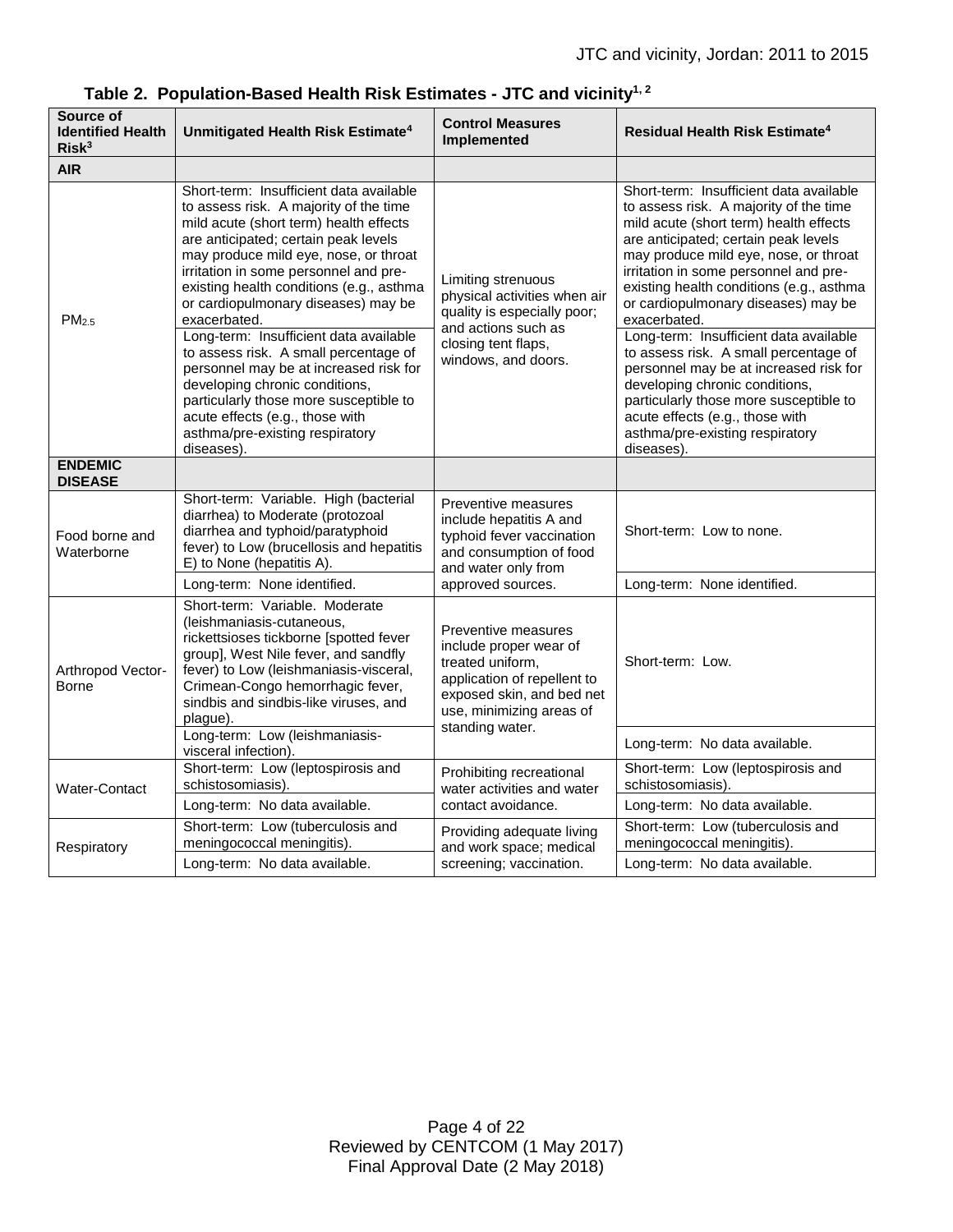| Source of<br><b>Identified Health</b><br>Risk <sup>3</sup> | Unmitigated Health Risk Estimate <sup>4</sup>                                                                                                               | <b>Control Measures</b><br>Implemented                                                                                                                                                                                                                                                                                                                                                          | Residual Health Risk Estimate <sup>4</sup>                                                                                                                  |
|------------------------------------------------------------|-------------------------------------------------------------------------------------------------------------------------------------------------------------|-------------------------------------------------------------------------------------------------------------------------------------------------------------------------------------------------------------------------------------------------------------------------------------------------------------------------------------------------------------------------------------------------|-------------------------------------------------------------------------------------------------------------------------------------------------------------|
| Animal-Contact                                             | Short-term: Variable. Moderate (q-<br>fever) to Low (rabies, anthrax, and<br>H5N1 avian influenza).                                                         | Prohibiting contact with,<br>adoption, or feeding of<br>feral animals in<br>accordance with<br><b>CENTCOM General Order</b><br>1C. Risks are further<br>reduced in the event of<br>assessed contact by<br>prompt post-exposure<br>rabies prophylaxis in<br>accordance with the<br><b>Center for Disease</b><br>Control's Advisory<br>Committee on<br><b>Immunization Practices</b><br>guidance. | Short-term: No data available.                                                                                                                              |
|                                                            | Long-term: Low (rabies).                                                                                                                                    |                                                                                                                                                                                                                                                                                                                                                                                                 | Long-term: No data available.                                                                                                                               |
| <b>VENOMOUS</b><br><b>ANIMALS</b>                          |                                                                                                                                                             |                                                                                                                                                                                                                                                                                                                                                                                                 |                                                                                                                                                             |
| Snakes,<br>scorpions, and<br>spiders                       | Short-term: Low. If exposed, effects<br>of venom vary with species from mild<br>localized swelling to potentially lethal<br>effects.                        | Risk reduced by avoiding<br>contact, proper wear of<br>uniform (especially<br>footwear), and proper and<br>timely treatment.                                                                                                                                                                                                                                                                    | Short-term: Low; If exposed, effects of<br>venom vary with species from mild<br>localized swelling to potentially lethal<br>effects.                        |
|                                                            | Long-term: Not an identified source of<br>health risk.                                                                                                      |                                                                                                                                                                                                                                                                                                                                                                                                 | Long-term: Not an identified source of<br>health risk.                                                                                                      |
| <b>HEAT/COLD</b><br><b>INJURY</b>                          |                                                                                                                                                             |                                                                                                                                                                                                                                                                                                                                                                                                 |                                                                                                                                                             |
| Heat                                                       | Short-term: Variable.                                                                                                                                       | Preventive measures<br>include education and<br>communication of heat<br>casualty prevention<br>information, identification<br>of individuals who exhibit<br>risk factors,<br>implementation of work-<br>rest guides, proper<br>hydration and food intake,<br>and use of recommended<br>clothing                                                                                                | Short-term: Variable, mitigated to<br>Low.                                                                                                                  |
|                                                            | Long-term: No health guidelines.                                                                                                                            |                                                                                                                                                                                                                                                                                                                                                                                                 | Long-term: No health guidelines.                                                                                                                            |
| Cold                                                       | Short-term: Low.                                                                                                                                            | Preventive measures<br>include education and<br>communication of cold<br>casualty prevention<br>information, use of<br>recommended clothing<br>and personal protection,<br>activity to keep warm,<br>proper hydration and food<br>intake, and use of<br>adequate shelter.                                                                                                                       | Short-term: Low.                                                                                                                                            |
|                                                            | Long-term: Low. Long-term health<br>implications from cold injuries are rare<br>but can occur, especially from more<br>serious injuries such as frost bite. |                                                                                                                                                                                                                                                                                                                                                                                                 | Long-term: Low; Long-term health<br>implications from cold injuries are rare<br>but can occur, especially from more<br>serious injuries such as frost bite. |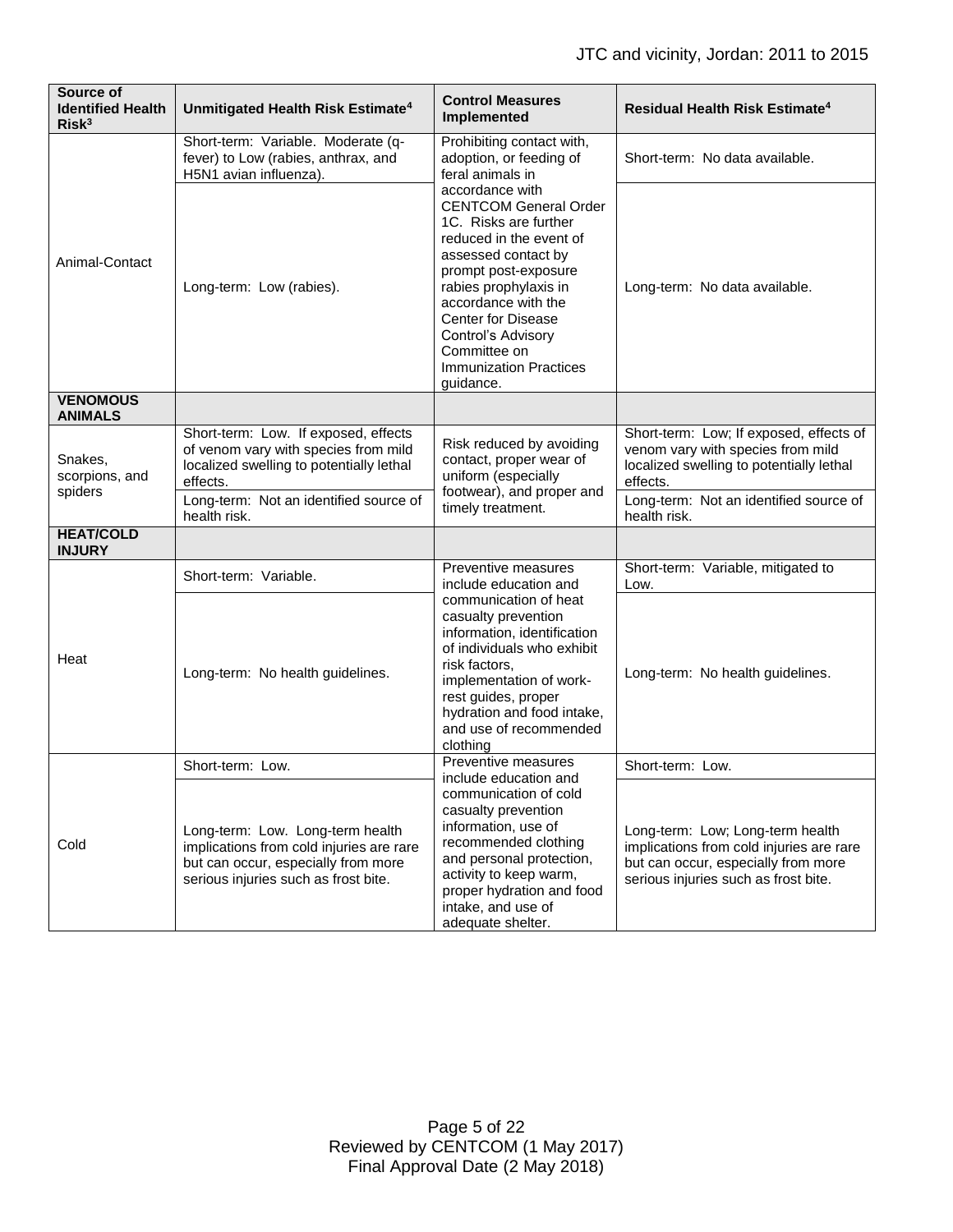| Source of<br><b>Identified Health</b><br>Risk <sup>3</sup> | Unmitigated Health Risk Estimate <sup>4</sup>                                                                                                                                                                                                                                                                                                                                                                                                                                                                                                                                                                                                                                                                                                                                                                                                                                                                                                                                                                                                                                                                                                                                                                                                                                                                                                                                                                                                                                   | <b>Control Measures</b><br>Implemented                                                                                                                                                                           | <b>Residual Health Risk Estimate<sup>4</sup></b>                                                                                                                                                                                                                                                                                                                                                                                                                                                                                                                                                                                                                                                                                                                                                                                                                                                                                                                                                                                                                                                                                                                                                                                                                                                                                                                                                                                                                              |
|------------------------------------------------------------|---------------------------------------------------------------------------------------------------------------------------------------------------------------------------------------------------------------------------------------------------------------------------------------------------------------------------------------------------------------------------------------------------------------------------------------------------------------------------------------------------------------------------------------------------------------------------------------------------------------------------------------------------------------------------------------------------------------------------------------------------------------------------------------------------------------------------------------------------------------------------------------------------------------------------------------------------------------------------------------------------------------------------------------------------------------------------------------------------------------------------------------------------------------------------------------------------------------------------------------------------------------------------------------------------------------------------------------------------------------------------------------------------------------------------------------------------------------------------------|------------------------------------------------------------------------------------------------------------------------------------------------------------------------------------------------------------------|-------------------------------------------------------------------------------------------------------------------------------------------------------------------------------------------------------------------------------------------------------------------------------------------------------------------------------------------------------------------------------------------------------------------------------------------------------------------------------------------------------------------------------------------------------------------------------------------------------------------------------------------------------------------------------------------------------------------------------------------------------------------------------------------------------------------------------------------------------------------------------------------------------------------------------------------------------------------------------------------------------------------------------------------------------------------------------------------------------------------------------------------------------------------------------------------------------------------------------------------------------------------------------------------------------------------------------------------------------------------------------------------------------------------------------------------------------------------------------|
| <b>Unique</b><br>Incidents/<br><b>Concerns</b>             |                                                                                                                                                                                                                                                                                                                                                                                                                                                                                                                                                                                                                                                                                                                                                                                                                                                                                                                                                                                                                                                                                                                                                                                                                                                                                                                                                                                                                                                                                 |                                                                                                                                                                                                                  |                                                                                                                                                                                                                                                                                                                                                                                                                                                                                                                                                                                                                                                                                                                                                                                                                                                                                                                                                                                                                                                                                                                                                                                                                                                                                                                                                                                                                                                                               |
| <b>Burn Pits</b>                                           | Short-term: Burn pits were present at<br>JTC and vicinity: however, there were<br>insufficient sampling data available for<br>analysis. Consequently, the PM <sub>10</sub> and<br>the PM <sub>2.5</sub> overall short-term health<br>risks specifically for burn pits were not<br>evaluated - see Section 10.7. If short-<br>term health effects are experienced, it<br>is anticipated that the majority of time<br>the effects will be mild; certain<br>elevated levels may produce eye,<br>nose, or throat irritation in some<br>personnel and pre-existing health<br>conditions (e.g., asthma, or<br>cardiopulmonary diseases) may be<br>exacerbated.<br>Long-term: Burn pits were present at<br>JTC and vicinity; however, there were<br>insufficient sampling data available for<br>analysis. Consequently, the PM <sub>10</sub> and<br>the $PM2.5$ overall long-term health risks<br>specifically for burn pits were not<br>evaluated - see Section 10.7.<br>Exposure to burn pit smoke is variable.<br>Exposure to high levels of PM <sub>10</sub> and<br>PM <sub>2.5</sub> in the smoke may be associated<br>with some otherwise healthy<br>personnel, who were exposed for a<br>long-term period, possibly developing<br>certain health conditions (e.g., reduced<br>lung function, cardiopulmonary<br>disease). Personnel with a history of<br>asthma or cardiopulmonary disease<br>could potentially be more likely to<br>develop such chronic health<br>conditions. | Control measures may<br>have included locating<br>burn pits downwind of<br>prevailing winds,<br>increased distance from<br>troop populations, and<br>improved waste<br>segregation and<br>management techniques. | Short-term: Burn pits were present at<br>JTC and vicinity: however, there were<br>insufficient sample data available for<br>analysis. Consequently, the PM <sub>10</sub> and<br>the PM <sub>2.5</sub> overall short-term health<br>risks specifically for burn pits were not<br>evaluated - see Section 10.7. If short-<br>term health effects are experienced, it<br>is anticipated that the majority of time<br>the effects will be mild; certain<br>elevated levels may produce eye,<br>nose, or throat irritation in some<br>personnel and pre-existing health<br>conditions (e.g., asthma, or<br>cardiopulmonary diseases) may be<br>exacerbated.<br>Long-term: Burn pits were present at<br>JTC and vicinity; however, there were<br>insufficient sampling data available for<br>analysis. Consequently, the PM <sub>10</sub> and<br>the $PM2.5$ overall long-term health risks<br>specifically for burn pits were not<br>evaluated - see Section 10.7.<br>Exposure to burn pit smoke is variable.<br>Exposure to high levels of PM <sub>10</sub> and<br>PM <sub>2.5</sub> in the smoke may be associated<br>with some otherwise healthy<br>personnel, who were exposed for a<br>long-term period, possibly developing<br>certain health conditions (e.g., reduced<br>lung function, cardiopulmonary<br>disease). Personnel with a history of<br>asthma or cardiopulmonary disease<br>could potentially be more likely to<br>develop such chronic health<br>conditions. |

<sup>1</sup>This Summary Table provides a qualitative estimate of population-based short- and long-term health risks associated with the occupational and environmental health conditions at JTC and vicinity. It does not represent an individual exposure profile. Actual individual exposures and health effects depend on many variables. For example, while a chemical may have been present in the environment, if a person did not inhale, ingest, or contact a specific dose of the chemical for adequate duration and frequency, then there may have been no health risk. Alternatively, a person at a specific location may have experienced a unique exposure which could result in a significant individual exposure. Any such person seeking medical care should have their specific exposure documented in an SF 600.

 $^2$  This assessment is based on specific environmental sampling data and reports obtained from 7 April 2011 through 31 December 2015. Sampling locations are assumed to be representative of exposure points for the camp population but may not reflect all the fluctuations in environmental quality or capture unique exposure incidents.

<sup>3</sup>This Summary Table is organized by major categories of identified sources of health risk. It only lists those sub-categories specifically identified and addressed at JTC and vicinity. The health risks are presented as Low, Moderate, High or Extremely High for both acute and chronic health effects. The health risk level is based on an assessment of both the potential severity of the health effects that could be caused and probability of the exposure that would produce such health effects. Details can be obtained from the Army Public Health Center (Provisional). Where applicable, "None Identified" is used when though a potential exposure is identified, and no health risks of either a specific acute or chronic health effects are determined. More detailed descriptions of OEH exposures that are evaluated but determined to pose no health risk are discussed in the following sections of this report.

<sup>4</sup>Health risks in this Summary Table are based on quantitative surveillance thresholds (e.g., endemic disease rates; host/vector/pathogen surveillance) or screening levels, e.g., Military Exposure Guidelines (MEGs) for chemicals. Some previous assessment reports may provide slightly inconsistent health risk estimates because quantitative criteria such as MEGs may have changed since the samples were originally evaluated and/or because this assessment makes use of all historic site data while previous reports may have only been based on a select few samples.

> Page 6 of 22 Reviewed by CENTCOM (1 May 2017) Final Approval Date (2 May 2018)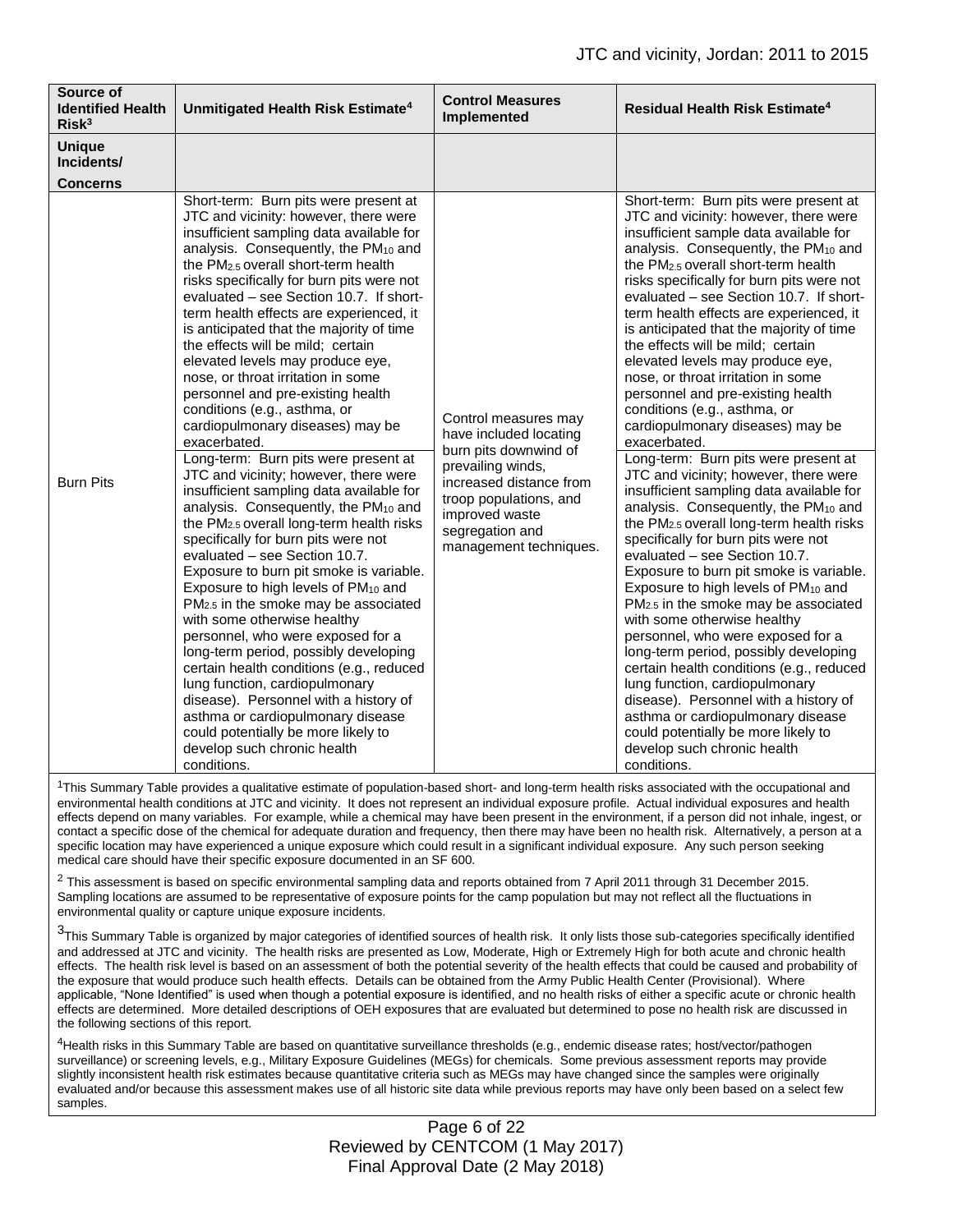# **1 Discussion of Health Risks at JTC and vicinity, Jordan by Source**

The following sections provide additional information about the OEH conditions summarized above. All risk assessments were performed using the methodology described in the U.S. Army Public Health Command (USAPHC) Technical Guide 230, *Environmental Health Risk Assessment and Chemical Exposure Guidelines for Deployed Military Personnel* (Reference 4). All OEH risk estimates represent residual risk after accounting for preventive controls in place. Occupational exposures and exposures to endemic diseases are greatly reduced by preventive measures. For environmental exposures related to airborne dust, there are limited preventive measures available, and available measures have little efficacy in reducing exposure to ambient conditions.

The ProUCL version 5.0 software package was used for statistical analyses (Reference 5). Means are followed by standard deviation. Risk characterization was based on the 95 percent upper confidence level of the arithmetic mean (95% UCL) or the arithmetic mean depending on the quality and quantity of the data being evaluated. The sample mean is an uncertain estimate of the true mean of the population exposure point concentration (PEPC). The 95% UCL reduces the uncertainty inherent in the sample mean and states with a higher level of confidence that the mean PEPC is no greater than the 95% UCL.

# **2 Air**

#### 2.1 Site-Specific Sources Identified

JTC and vicinity is situated in a dusty semi-arid desert environment. Inhalational exposure to high levels of dust and particulate matter, such as during high winds or dust storms, may result in mild to more serious short-term health effects (e.g., eye, nose or throat and lung irritation) in some personnel. Additionally, certain subgroups of the deployed forces (e.g., those with pre-existing asthma/cardio pulmonary conditions) are at greatest risk of developing notable health effects.

All personnel were assumed to be exposed to emissions from burn pits and incinerators located in the vicinity of JTC. Therefore, air samples associated with a burn pit or incinerator at JTC and vicinity were included in the following assessment of the air at JTC and vicinity.

#### 2.2 Particulate matter

Particulate matter (PM) is a complex mixture of extremely small particles suspended in the air. The PM includes solid particles and liquid droplets emitted directly into the air by sources such as: power plants, motor vehicles, aircraft, generators, construction activities, fires, and natural windblown dust. The PM can include sand, soil, metals, volatile organic compounds, allergens, and other compounds such as nitrates or sulfates that are formed by condensation or transformation of combustion exhaust. The PM composition and particle size vary considerably depending on the source. Generally, PM of health concern is divided into two fractions:  $PM_{10}$  and  $PM_{2.5}$ , which can reach the deepest regions of the lungs when inhaled. Only  $PM<sub>2.5</sub>$  samples were collected at JTC. Exposure to excessive PM is linked to a variety of potential health effects.

#### 2.3 PM2.5

2.3.1 Exposure Guidelines:

Short Term (24-hour)  $PM<sub>2.5</sub>$  ( $\mu$ g/m<sup>3</sup>):

• Negligible MEG =  $65$  example  $\blacksquare$  Negligible MEG =  $15$ 

): Long-term (1-year)  $PM<sub>2.5</sub> MEGs (µg/m<sup>3</sup>)$ :

Page 7 of 22 Reviewed by CENTCOM (1 May 2017) Final Approval Date (2 May 2018)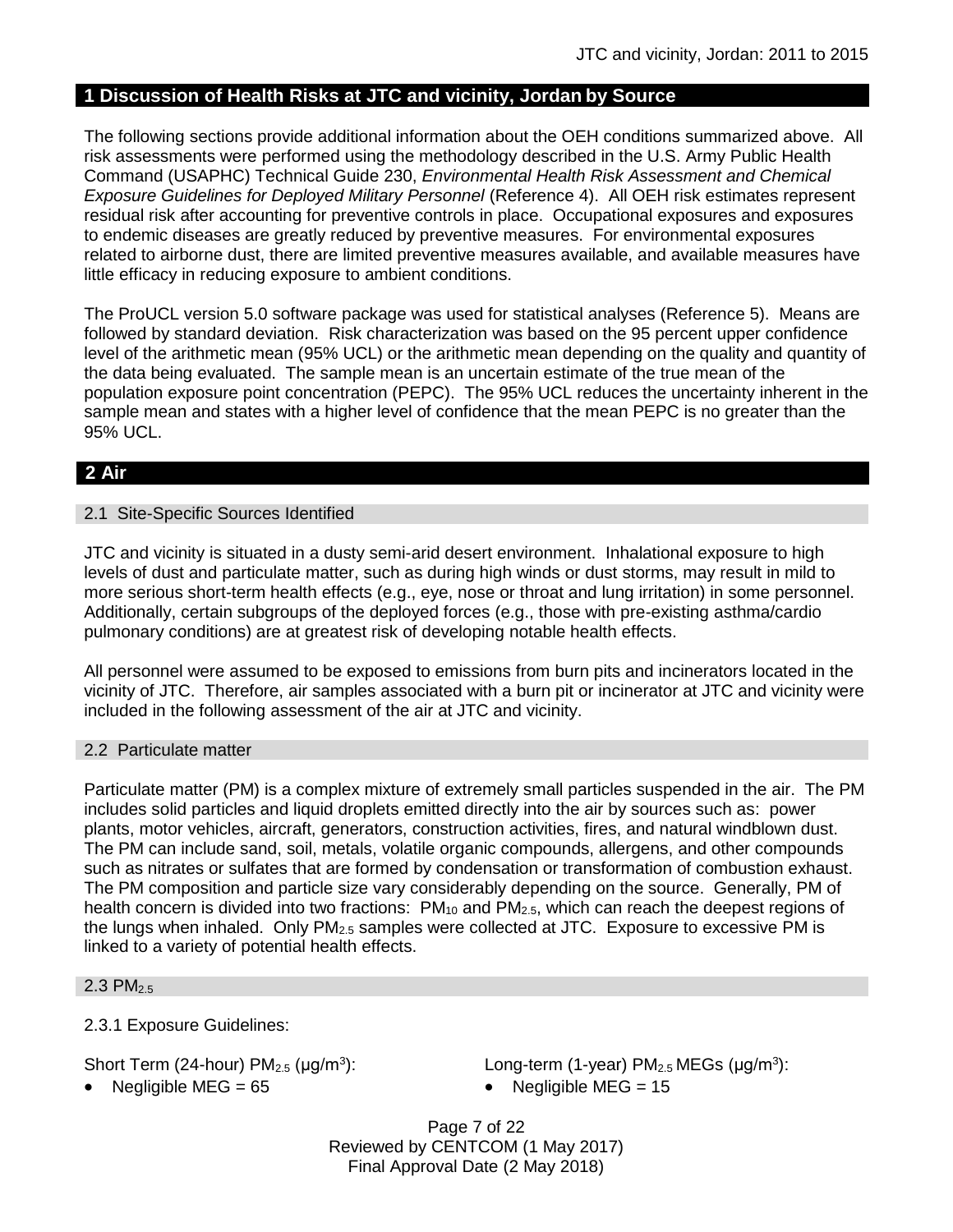- 
- Marginal MEG =  $250$   $\bullet$  Marginal MEG =  $65$ .
- Critical MEG = 500

2.3.2 Sample data/Notes:

A total of 11 valid PM<sub>2.5</sub> air samples were collected from 2013 to 2015, no samples were taken prior to 2013. The range of 24-hour PM<sub>2.5</sub> concentrations was 8  $\mu$ g/m<sup>3</sup> to 52  $\mu$ g/m<sup>3</sup> with an average concentration of 31  $\mu q/m^3$  and a standard deviation of 18.

2.3.3 Short-term health risks:

**There was insufficient data with which to characterize short-term health risk from exposure to PM2.5 in air**. Daily average health risk levels for PM2.5 show no hazard for 100 percent of the time. Confidence in the short-term PM<sub>2.5</sub> health risk assessment was Low (Reference 4, Table 3-6).

2.3.4 Long-term health risks:

**There was insufficient data with which to characterize long-term health risk from exposure to PM2.5 in air**.

#### 2.4 Airborne Metals

2.4.1 Airborne Metals from PM<sub>2.5</sub>

2.4.1.1 Sample data/Notes:

A total of 10 valid PM2.5 airborne metal samples were collected at JTC and vicinity from 2013 to 2015. None of the analyzed metals in the collected samples were found at concentrations above the 1-year Negligible MEGs.

2.4.1.2 Short-term and long-term health risks:

**There was insufficient data with which to characterize short-term and long-term health risk from exposure to airborne metals in PM2.5 in air**.

## **3 Soil**

#### 3.1 Site-Specific Sources Identified

#### 3.2 Sample data/Notes:

A total of five valid surface soil samples were collected from 2012 to 2013 to assess OEH health risk to deployed personnel. The primary soil contamination exposure pathways are dermal contact and dust inhalation. Typical parameters analyzed for included semi volatile organic compounds, heavy metals, polychlorinated biphenyls, pesticides, herbicides. If the contaminant was known or suspected, other parameters may have been analyzed for (i.e., total petroleum hydrocarbons and polycyclic aromatic hydrocarbons near fuel spills). For the risk assessment, personnel are assumed to have remained at this location for six months to one year.

> Page 8 of 22 Reviewed by CENTCOM (1 May 2017) Final Approval Date (2 May 2018)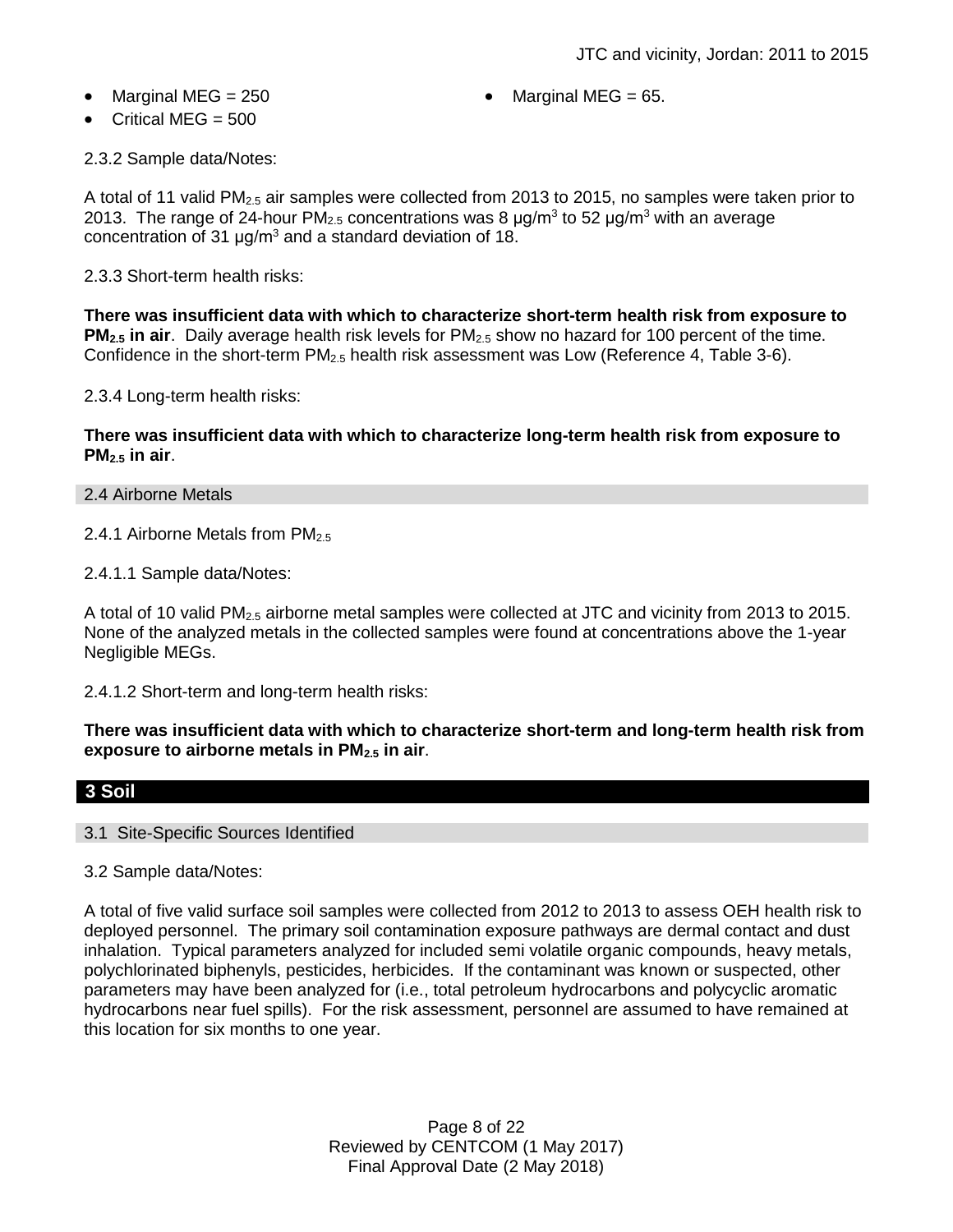3.3 Short-term health risk:

**Not an identified source of health risk**. Currently, sampling data for soil are not evaluated for short term (acute) health risks**.**

3.4 Long-term health risk:

**None identified based on available sample data.** No parameters exceeded 1-year Negligible MEGs for dermal contact. The dust inhalation exposure pathway is addressed in Section 2 above.

# **4 Water**

In order to assess the health risk to U.S. personnel from exposure to water in theater, the Army Public Health Center (Provisional) identified the most probable exposure pathways. These are based on the administrative information provided on the field data sheets submitted with the samples taken over the time period being evaluated. It is assumed that 100 percent of all U.S. personnel at JTC and vicinity were directly exposed to reverse osmosis water purification unit (ROWPU) treated and disinfected fresh bulk water, since this classification of water is primarily used for personal hygiene, showering, cooking, and for use at vehicle wash racks. There is a possibility that personnel, particularly at small outlying camps, may have used water that was not regularly disinfected for showering, personal hygiene, or cleaning. Field data sheets indicate that bottled water is the only approved source of drinking water; however, in instances where bottled water was unavailable, other water sources were used.

#### 4.1 Non-Drinking Water

## 4.1.1 Site-Specific Sources Identified

Although the primary route of exposure for most microorganisms is ingestion of contaminated water, dermal exposure to some microorganisms, chemicals, and biologicals may also cause adverse health effects. Complete exposure pathways would include brushing teeth, personal hygiene, washing dishes, cooking, providing medical and dental care using a contaminated water supply, or during dermal contact at vehicle or aircraft wash racks.

#### 4.1.2 Sample data/Notes:

To assess the potential for adverse health effects to troops the following assumptions were made about dose and duration: All U.S. personnel at this location were expected to remain at this site for approximately one year. A conservative (protective) assumption is that personnel were exposed to less than 5 L/day of non-drinking water for up to 365 days. It is further assumed that control measures and/or personal protective equipment were not used. A total of eight non-drinking water samples from 2011 to 2015 were evaluated for this health risk assessment. None of the analyzed parameters in the collected samples were found at concentrations above the 1-year Negligible 5 L/d Negligible MEG.

## 4.1.3 Short-term and long-term health risks:

**There was insufficient data with which to characterize short-term and long-term health risk from exposure to chemicals in non-drinking water**.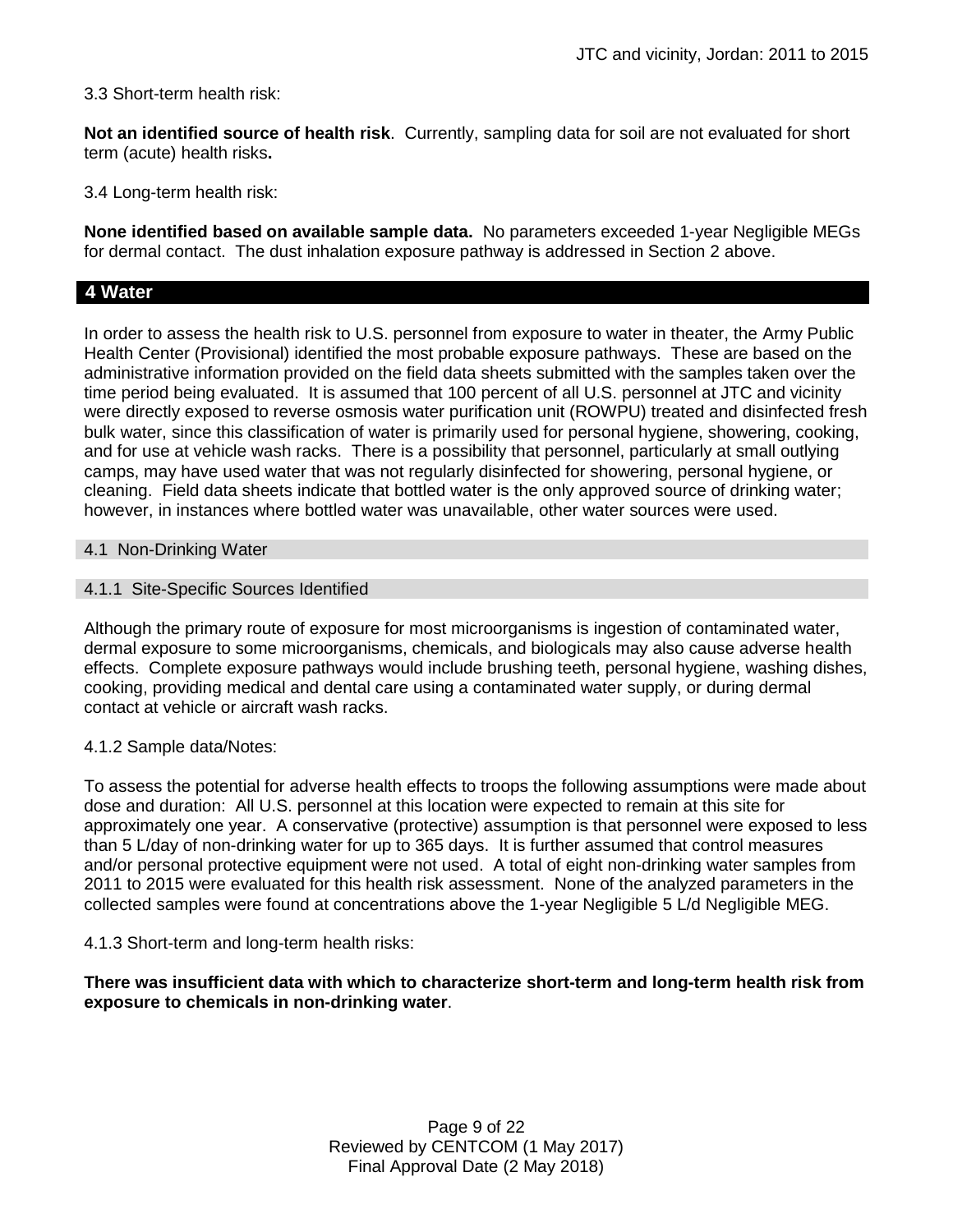# **5 Military Unique**

#### 5.1 Chemical Biological, Radiological Nuclear Weapons

No specific hazard sources were documented in the Defense Occupational and Environmental Health Readiness System (DOEHRS), or the Military Exposure Surveillance Library (MESL) from 7 April 2011 through 31 December 2015 timeframe (References 1 and 6).

#### 5.2 Depleted Uranium

No specific hazard sources were documented in the DOEHRS, or MESL from 7 April 2011 through 31 December 2015 timeframe (References 1 and 6).

#### 5.3 Ionizing Radiation

No specific hazard sources were documented in the DOEHRS, or MESL from 7 April 2011 through 31 December 2015 timeframe (References 1 and 6).

#### 5.4 Non-Ionizing Radiation

No specific hazard sources were documented in the DOEHRS, or MESL from 7 April 2011 through 31 December 2015 timeframe (References 1 and 6).

#### **6 Endemic Diseases**

This document lists the endemic diseases reported in the region, its specific health risks and severity and general health information about the diseases. U.S. CENTCOM Modification 12 (Reference 7) lists deployment requirements, to include immunizations and chemoprophylaxis, in effect during the timeframe of this POEMS.

#### 6.1 Food borne and Waterborne Diseases

Food borne and waterborne diseases in the area are transmitted through the consumption of local food and water. Sanitation varied with location but typically was below U.S. standards. Local food and water sources (including ice) may have been contaminated with pathogenic bacteria, parasites, and viruses to which most U.S. Service Members had little or no natural immunity. In addition, although not specifically assessed in this document, significant outbreaks of viral gastroenteritis and food poisoning may have occurred. Mitigation strategies include consuming food and water from approved sources, vaccinations, frequent hand washing, and general sanitation practices.

#### 6.1.1 Diarrheal diseases (bacteriological)

**High, mitigated to Low**: An operationally significant attack rate (potentially 11-50 percent per month) could have occurred among personnel consuming local food, water, or ice. Field conditions (including lack of hand washing and primitive sanitation) may have facilitated person-to-person spread and epidemics. Typically, it is treated in an outpatient setting with recovery and return to duty in less than 72 hours with appropriate therapy. A small proportion of infections may have required greater than 72 hours limited duty, or hospitalization.

> Page 10 of 22 Reviewed by CENTCOM (1 May 2017) Final Approval Date (2 May 2018)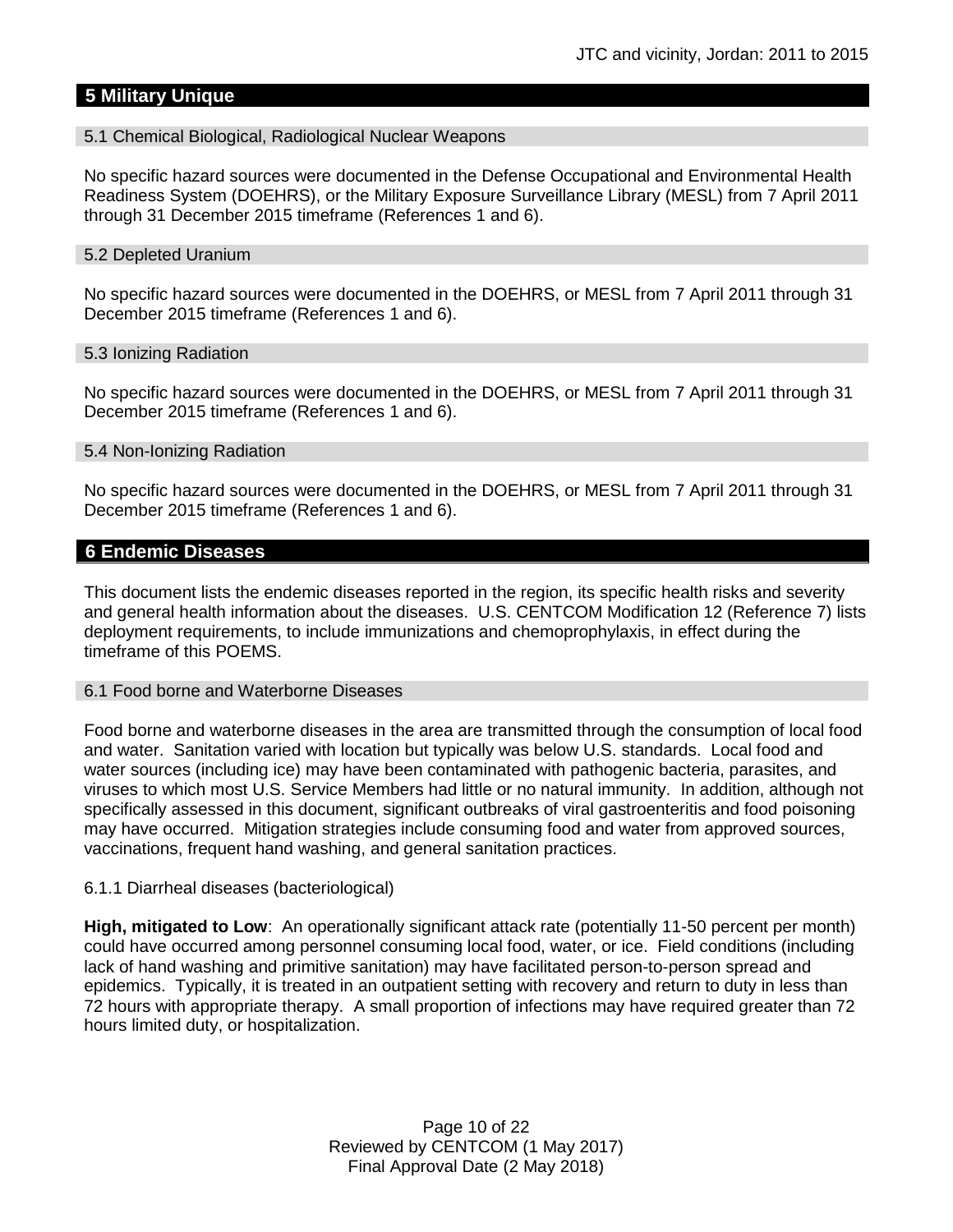# 6.1.2 Hepatitis A

**None**: Rare cases (less than 0.1 percent per month attack rate) could have occurred among unvaccinated personnel consuming local food, water, or ice. However, vaccination for hepatitis A is required for deployment into the CENTCOM Area of Responsibility.

## 6.1.3 Diarrheal diseases (protozoal)

**Moderate, mitigated to Low**: A small number of cases (less than one percent per month attack rate) could have occurred among personnel consuming local food, water, or ice. Outbreaks affecting a higher percentage of personnel were possible with *Cryptosporidium*. Symptomatic cases may have varied in severity. Typically, it is a mild disease demonstrating recovery and return to duty in less than 72 hours with appropriate therapy; severe cases may have required one to seven days of supportive care, followed by return to duty.

## 6.1.4 Typhoid/paratyphoid fever

**Moderate, mitigated to Low**: Rare cases (less than 0.1 percent per month attack rate) could have occurred among unvaccinated personnel consuming local food, water, or ice. Common source outbreaks may have occurred. With appropriate treatment, typhoid and paratyphoid fever are debilitating febrile illnesses typically requiring one to seven days of supportive care, followed by return to duty. Risk is elevated during warmer months and in populated areas with poor sanitation. Asymptomatic carriers are common with typhoid and contribute to sustained transmission.

## 6.1.5 Brucellosis

**Low**: Extremely rare cases (less than 0.01 percent per month attack rate) could have occurred. Humans contract brucellosis through consumption of contaminated dairy products (or foods made with such products) or by occupational exposures to infected animals. Brucellosis is a febrile illness of variable severity, potentially requiring inpatient care. Convalescence is usually over seven days even with appropriate treatment.

## 6.1.6 Hepatitis E

**Low**: Extremely rare cases (less than 0.01 percent per month attack rate) could have occurred. Typical cases involve one to three weeks of debilitating symptoms, sometimes initially requiring inpatient care. Recovery and return to duty may require a month or more.

## 6.1.3 Short-term Health Risks:

**Variable, unmitigated; Low, mitigated**: The overall unmitigated short-term risk associated with food borne and waterborne diseases ranged from High (bacterial diarrhea) to Moderate (protozoal diarrhea and typhoid/paratyphoid fever) to Low (brucellosis and hepatitis E) to None (hepatitis A) if local food or water was consumed. Preventive medicine measures reduce the risk to Low. Confidence in the health risk estimate is High.

#### 6.1.4 Long-term Health Risks:

## **None identified based on available data.**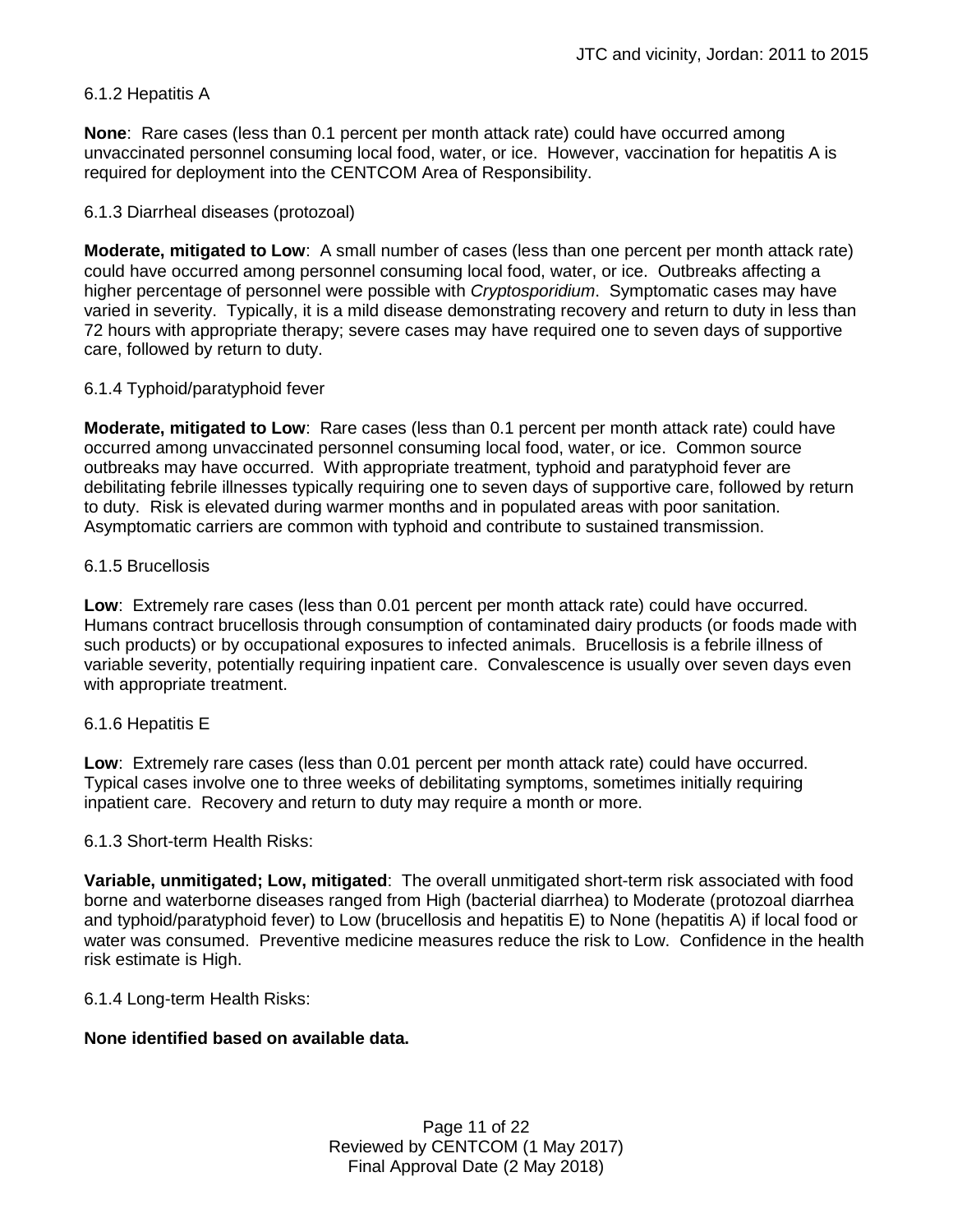### 6.2 Arthropod Vector-Borne Diseases

During the warmer months (typically April through October), ecological conditions countrywide support arthropod vectors, including mosquitoes, ticks, and sand flies, with variable rates of disease transmission. A wide variety of vector-borne diseases occur at low or unknown levels. Individually, most of these diseases were likely to affect only a small percentage of personnel. However, the combined risk was higher, and many diseases have the potential to cause prolonged illness and, in some cases, death. Mitigation strategies include proper wear of treated uniforms, application of repellent to exposed skin, and use of bed nets and chemoprophylaxis (when applicable). Additional methods included the use of pesticides, reduction of pest/breeding habitats, and engineering controls.

## 6.2.1 Leishmaniasis-cutaneous

**Moderate, mitigated to Low**: A small number of cases (less than one percent per month attack rate) could have occurred among personnel exposed to sandfly bites in areas with infected people, rodents, dogs, or other reservoir animals. In groups of personnel exposed to heavily infected sandflies in focal areas, attack rates can be very high (over 50 percent). Cutaneous infection is unlikely to be debilitating, though lesions can be disfiguring. Definitive treatment previously required non-urgent evacuation to the continental U.S. however not all cases require evacuation.

## 6.2.2 Leishmaniasis-visceral

**Low**: Disease was assessed as present; rare cases (less than 0.1 percent per month) cannot be ruled out among personnel exposed to sandfly bites in areas with infected humans, dogs, or other reservoir animals. Asymptomatic chronic infections may occur which may become symptomatic years later. When symptomatic, visceral leishmaniasis causes a severe febrile illness which typically requires hospitalization with convalescence over seven days. Chronic asymptomatic infections may occur, which can become symptomatic years after exposure if the immune system is compromised by chronic illnesses, human immunodeficiency virus, or other factors.

#### 6.2.3 Crimean-Congo hemorrhagic fever

**Low**: Crimean-Congo hemorrhagic fever was present and rare cases (less than 0.1 percent per month) cannot be ruled out among personnel exposed to tick bites. Direct contact with blood and body fluids of an infected animal or person may also transmit infection. It is a very severe illness typically requiring intensive care with fatality rates from five to 50 percent.

#### 6.2.4 Sandfly fever

**Moderate, mitigated to Low**: Sporadic cases could have occurred most of the time. However, conditions may have supported unpredictable and explosive increases in transmission. During peak transmission, operationally significant attack rates (potentially one to 10 percent per month) could have occurred among personnel exposed to sandfly bites. In small groups exposed to heavily infected sandfly populations in focal areas, attack rates could have been very high (potentially up to 50 percent). Debilitating febrile illness typically requires one to seven days of supportive care followed by return to duty.

#### 6.2.5 Sindbis (and Sindbis-like viruses)

**Low**: Sindbis and sindbis-like viruses were assessed as present. Rare cases (less than 0.1 percent per month) could not be ruled out among personnel exposed to mosquito bites. Debilitating febrile

> Page 12 of 22 Reviewed by CENTCOM (1 May 2017) Final Approval Date (2 May 2018)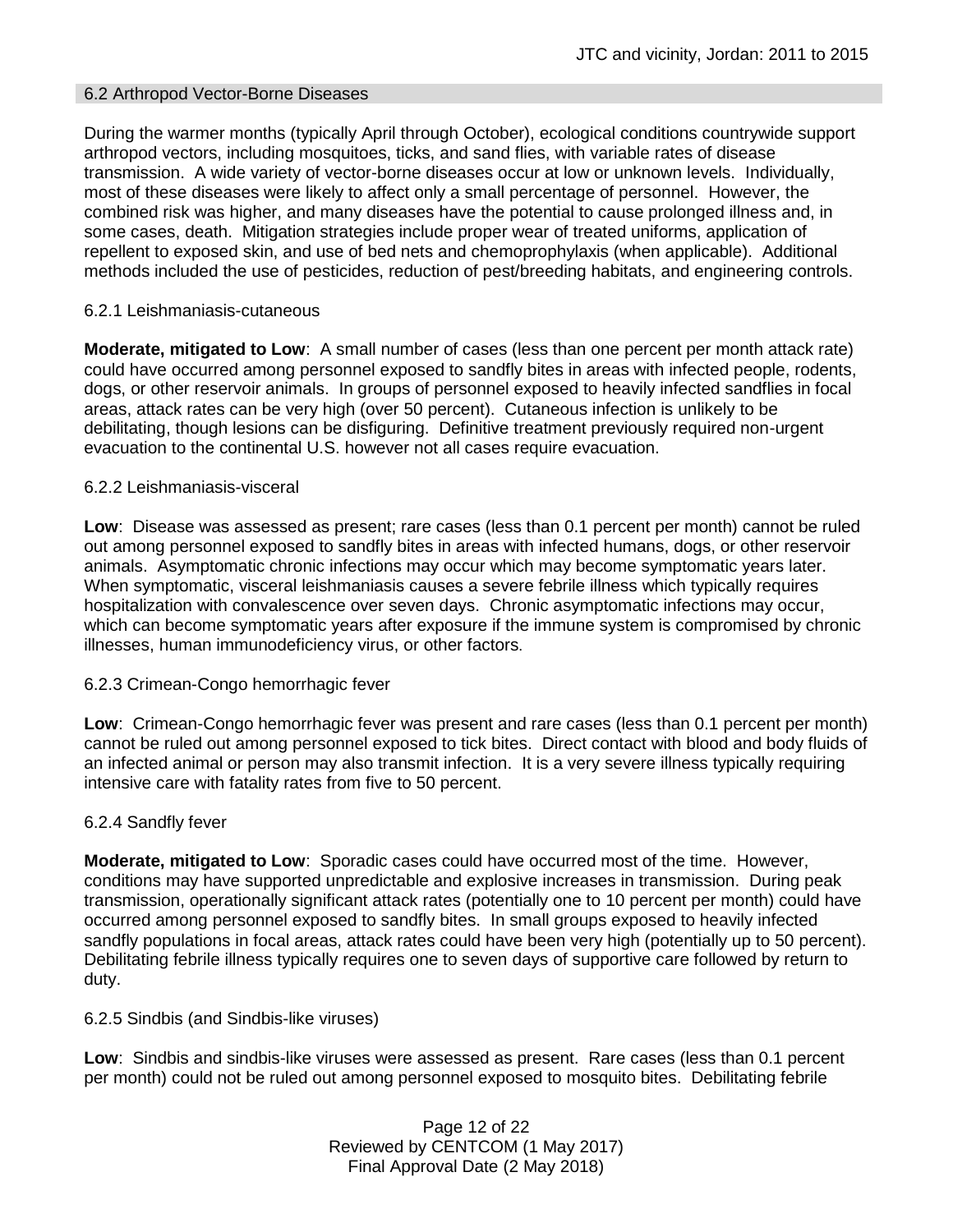illness is often accompanied by rash, typically requiring one to seven days of supportive care. Significant arthralgias could have persisted for several weeks or more in some cases.

6.2.6 Rickettsioses, tickborne (spotted fever group)

**Moderate, mitigated to Low**: Rickettsioses were present. Though data were insufficient to assess potential disease rates, up to one percent of personnel exposed to tick bites could have been affected per month under worst-case conditions. Rickettsioses are typically debilitating febrile illnesses requiring one to seven days of supportive care, followed by a return to duty. More prolonged and severe infections may have occurred with rare fatalities. Fatality rates in untreated cases could be higher.

### 6.2.7 West Nile fever

**Moderate, mitigated to Low**: West Nile fever was present but levels were unknown. Data were insufficient to assess potential disease rates. However, a small number of cases (less than one percent per month attack rate) could have occurred among personnel exposed to mosquito bites. West Nile fever is a febrile illness typically requiring one to seven days of inpatient care, followed by a return to duty

#### 6.2.8 Plague

**Low:** The plague was assessed as present and rare cases (less than 0.1 percent per month) could not be ruled out among personnel exposed to rodents and flea bites. Epidemic transmission was unlikely, but may have occurred under conditions of crowding, with heavy flea exposure and respiratory transmission. Plague is a potentially severe illness which may require more than seven days of hospitalization and convalescence.

#### 6.2.9 Short-term health risks:

**Variable, unmitigated; Low, mitigated:** The overall unmitigated short-term risk associated with arthropod vector-borne diseases ranged from Moderate (leishmaniasis-cutaneous, rickettsioses tickborne [spotted fever group], West Nile fever, and sandfly fever) to Low (leishmaniasis-visceral, Crimean-Congo hemorrhagic fever, sindbis and sindbis-like viruses, and plague). Risk was reduced to Low by preventive medicine measures, proper wear of the uniform, and application of repellent to exposed skin. Confidence in the risk estimate is High.

#### 6.2.10 Long-term health risks:

**Low:** The unmitigated risk was Low for leishmaniasis-visceral (chronic). Risk was reduced by preventive medicine measures, proper wear of the uniform, and application of repellent to exposed skin. Confidence in the risk estimate is High.

#### 6.3 Water-Contact Diseases

Operations or activities that involved extensive water contact may have resulted in personnel being temporarily debilitated with leptospirosis and schistosomiasis in some locations. Bodies of surface water were likely to be contaminated with human and animal waste. Activities such as wading or swimming may have resulted in exposures to enteric diseases such as diarrhea and hepatitis via incidental ingestion of water. Prolonged water contact may have also lead to the development of a variety of potentially debilitating skin conditions such as bacterial or fungal dermatitis. Mitigation strategies include avoiding water contact and recreational water activities, proper wear of uniform

> Page 13 of 22 Reviewed by CENTCOM (1 May 2017) Final Approval Date (2 May 2018)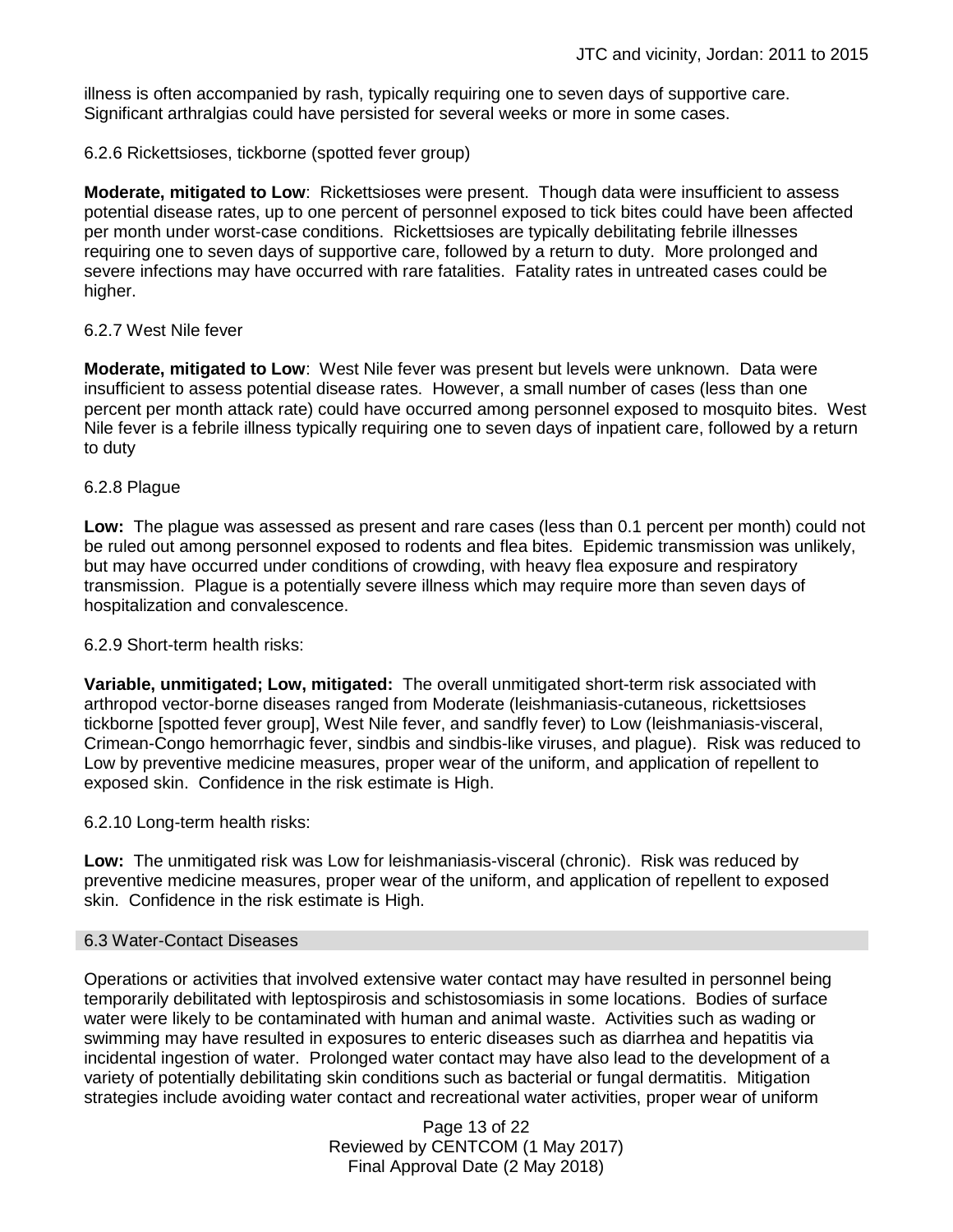(especially footwear), and protective coverings for cuts or abraded skin.

#### 6.3.1 Leptospirosis

**Low, mitigated to Low**: Although data were insufficient to assess potential disease rates, up to one percent to 10 percent of personnel wading or swimming in bodies of water such as lakes, streams, or irrigated fields could have been affected per month. In groups with prolonged exposure to heavily contaminated foci, attack rates could have been up to 50 percent. Debilitating febrile illness typically requires one to seven days of inpatient care, followed by a return to duty. Some cases may have required prolonged convalescence.

#### 6.3.2 Schistosomiasis

**Low, mitigated to Low**: A small number of cases (less than one percent per month attack rate) could have occurred among personnel wading or swimming in fecally contaminated bodies of water such as lakes, streams, or irrigated fields. In groups with prolonged exposure to heavily contaminated foci, attack rates could have exceeded 10 percent. Mild infections are generally asymptomatic. In very heavy acute infections, a febrile illness (acute schistosomiasis) may have occurred requiring hospitalization and convalescence over seven days.

## 6.3.3 Short-term health risks:

**Moderate, unmitigated; Low, mitigated:** The overall unmitigated short-term risk associated with water contact diseases were Moderate. Risk was reduced to Low by preventive medicine measures. Confidence in the risk estimate is High.

6.3.4 Long-term health risks:

#### **None identified based on available data.**

#### 6.4 Respiratory Diseases

Deployed U.S. Forces may have been exposed to a wide variety of common respiratory infections in the local population. These may have included influenza, pertussis, viral upper respiratory infections, viral and bacterial pneumonia, and others. U.S. military populations living in close-quarter conditions were at risk for substantial person-to-person spread of respiratory pathogens. Influenza is of particular concern because of its ability to debilitate large numbers of unvaccinated personnel for several days. Mitigation strategies include routine medical screenings, vaccination, enforcing minimum space allocation in housing units, implementing head-to-toe sleeping in crowded housing units, implementation of proper PPE when necessary for healthcare providers and detention facility personnel.

#### 6.4.1 Tuberculosis

**Low:** The risk of tuberculosis in U.S. Forces varied with individual exposure. Infection typically requires prolonged indoor exposure to local populations with high tuberculosis incidence rates. Individuals with prolonged indoor exposure to the local population in countries with an incidence at or above 25 per 100,000 were at increased risk for latent tuberculosis infection. The Army Surgeon General defined increased risk in deployed Soldiers as indoor exposure to locals or third country nationals of greater than one hour per week in a highly endemic active tuberculosis region. Mitigation strategies include routine medical screenings, enforcing minimum space allocation in housing units, implementing head-to-toe sleeping in crowded housing units, and implementation of proper PPE, when

> Page 14 of 22 Reviewed by CENTCOM (1 May 2017) Final Approval Date (2 May 2018)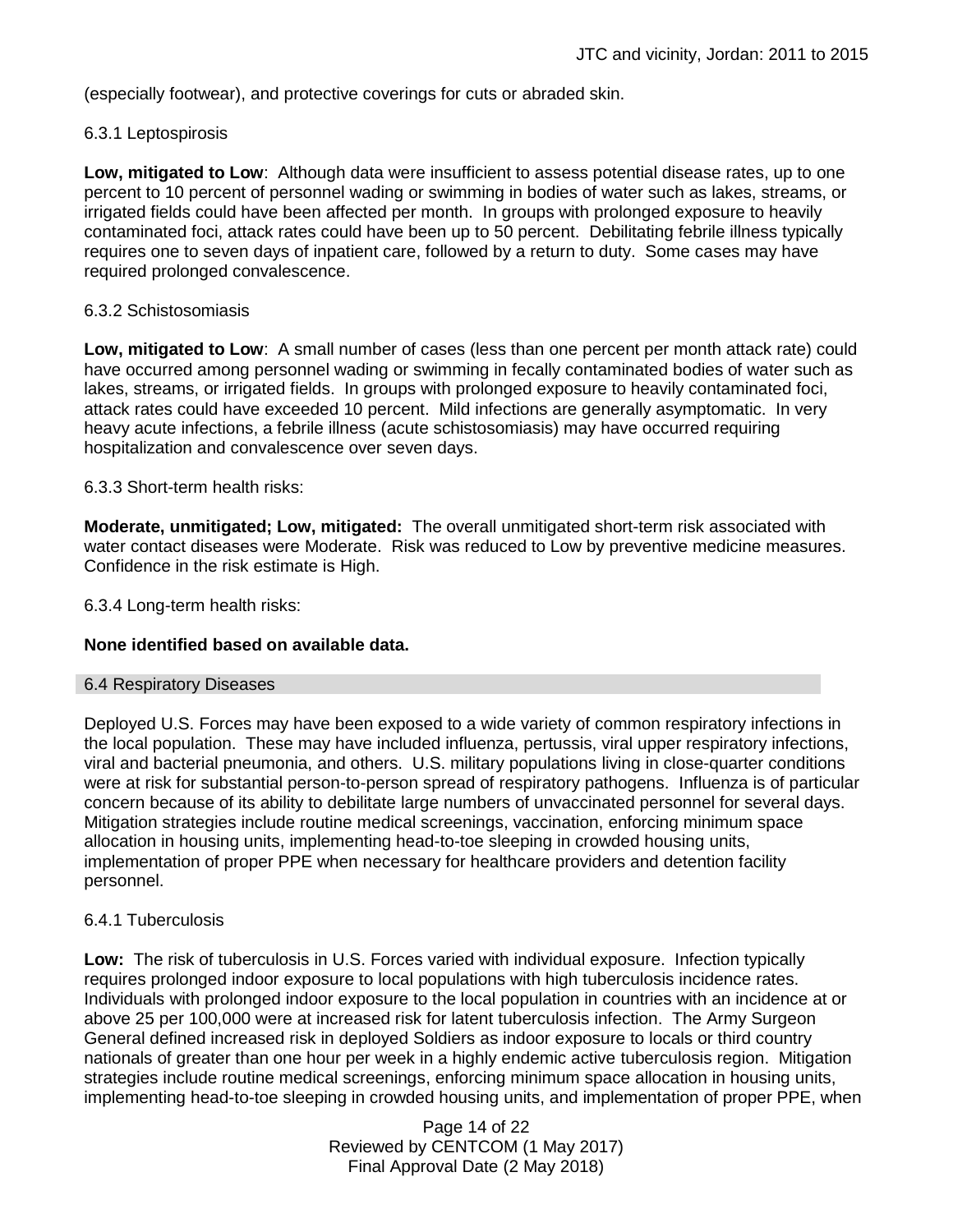necessary (treating active case, detainee operations). Additional mitigation includes active case isolation in negative pressure rooms, where available.

#### 6.4.2 Meningococcal meningitis

**Low:** Meningococcal meningitis risk was Low among unvaccinated personnel who have close contact with the local population. Meningococcal meningitis is a potentially a very severe disease typically requiring intensive care; fatalities may occur in five to 15 percent of cases.

#### 6.4.3 Short-term health risks:

**Low:** The overall short-term risk associated with respiratory diseases was Low. Confidence in the risk estimate is High.

#### 6.4.4 Long-term health risks:

**None identified based on available data.** Tuberculosis is evaluated as part of the post deployment health assessment. A tuberculosis skin test is required post-deployment if potentially exposed and is based upon individual service policies.

#### 6.5 Animal-Contact Diseases

#### 6.5.1 Rabies

**Low:** Rabies risk was assessed as roughly comparable to rabies risk in the U.S.; however, personnel bitten by potentially infected reservoir species may develop rabies in the absence of appropriate prophylaxis. Rabies causes very severe illness with near 100 percent fatality rate in the absence of post-exposure prophylaxis. According to the Jordan Ministry of Health, between 1997 and 2011, no human rabies cases were reported despite hundreds of reported animal bites; the number of postexposure prophylaxes given is unknown. One case of rabies was reported in 2012 and one in 2014. No cases of rabies acquired in Jordan have been identified in U.S. Service Members to date. The vast majority (greater than 99 percent) of persons who develop rabies disease will do so within a year after a risk exposure, there have been rare reports of individuals presenting with rabies disease up to six years or more after their last known risk exposure. Mitigation strategies include command prohibition on feeding or watering stray or domestic animals and making pets of stray animals, reduction of animal habitats, active pest management programs, and timely treatment of feral animal scratches and bites.

#### 6.5.2 Anthrax

**Low:** Rare cases (less than 0.1 percent per month attack rate) could have occurred among personnel with occupational-type exposure to livestock or wild herbivores, or hides or wool products from these species, as well as handling or consumption of undercooked meat. In the absence of such exposures, risk is essentially zero. Cutaneous and gastrointestinal anthrax are the most common forms of naturally occurring anthrax. The risk of naturally acquired inhalation (pulmonary) anthrax is remote. Cutaneous anthrax typically requires one to seven days of supportive care with subsequent return to duty. Gastrointestinal anthrax typically requires hospitalization and has a high fatality rate if untreated. Inhalation anthrax is very severe, often requiring intensive care and fatalities may occur even in treated cases. Mitigation measures include consuming approved food sources, proper food preparation and cooking temperatures, avoidance of animals and farms, dust abatement when working in these areas, vaccinations, and proper PPE for personnel working with animals.

> Page 15 of 22 Reviewed by CENTCOM (1 May 2017) Final Approval Date (2 May 2018)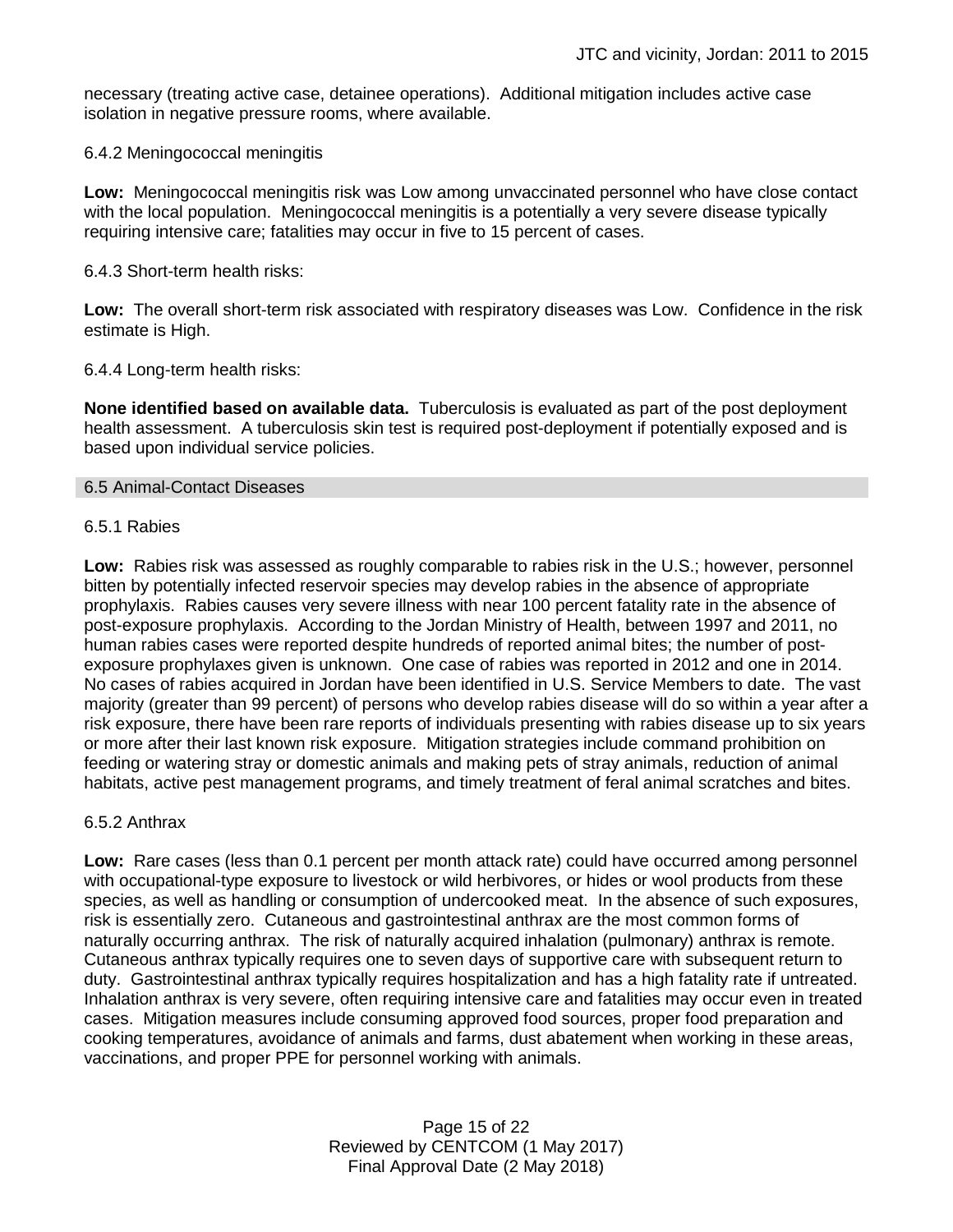## 6.5.3 Q-Fever

**Moderate, mitigated to Low:** Q-fever was assessed as present. Rare cases (less than 0.1 percent per month) could not be ruled out among personnel exposed to aerosols from potentially infected animals, with clusters of cases possible in some situations. Significant outbreaks (affecting one to 50 percent) could have occurred in personnel with heavy exposure to barnyards or other areas where animals were kept. Unpasteurized milk may also have transmitted infection. Debilitating febrile illness, sometimes presented as pneumonia, typically require one to seven days of inpatient care followed by a return to duty.

## 6.5.4 H5N1 avian influenza

**Low:** Extremely rare cases (less than 0.01 percent per month attack rate) could have occurred. Very severe illness could have occurred with fatality rates higher than 50 percent in symptomatic cases. Although H5N1 avian influenza is easily transmitted among birds, bird-to-human transmission is extremely inefficient. Human infections have occurred on a very rare basis and have been associated with activities involving close, direct contact with infected poultry, such as plucking, slaughter, or other handling. There is no risk from consumption of properly cooked poultry products. Mitigation strategies include avoidance of birds/poultry and proper cooking temperatures for poultry products.

## 6.5.5 Short-term health risks:

**Variable, unmitigated; Low, mitigated:** The overall unmitigated short-term risk associated with animal-contact diseases ranged from Moderate (q-fever) to Low (rabies, anthrax, and H5N1 avian influenza). Risk was reduced to Low by preventive medicine measures. Confidence in the risk estimate is High.

6.5.6 Long-term health risks:

**Low:** A Low long term risk exists for rabies because, in rare cases, the incubation period for rabies can be several years.

#### **7 Venomous Animals**

The species listed below are medically relevant, have home ranges that overlap the location of JTC and vicinity, and could have presented a short-term health risk if personnel were exposed to the venom (References 8, 9, and 10).

#### 7.1 Spiders

 *Latrodectus tredecimguttatus* and *Loxosceles rufescens*: Severe envenoming is possible. Bites are potentially lethal but unlikely.

 *Latrodectus pallidus*: Clinical effects are uncertain but *Latrodectus pallidus* is related to medically important species of spiders, therefore major envenoming cannot be excluded.

#### 7.2 Scorpions

 *Androctonus amoreuxi*, *Androctonus crassicauda*, *Leiurus quinquestriatus*, and *Nebo hierichonticus*: Severe envenoming is possible. Stings are potentially lethal.

*Hottentotta judaicus*: Moderate envenoming is possible but stings are unlikely to prove lethal.

Page 16 of 22 Reviewed by CENTCOM (1 May 2017) Final Approval Date (2 May 2018)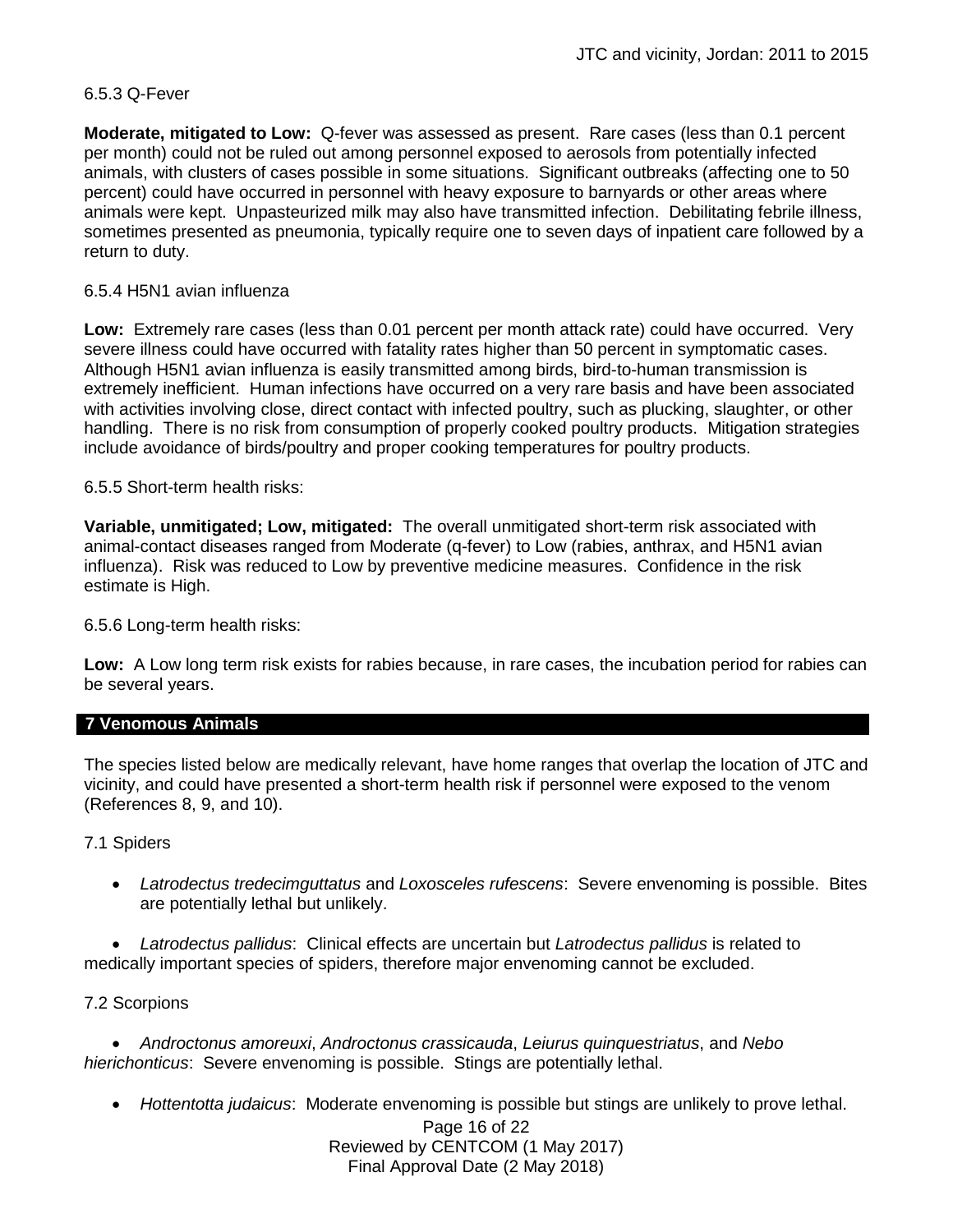## 7.3 Snakes

 *Atractaspis engaddensis*, *Daboia palaestinae*, *Macrovipera lebetina*, and *Echis coloratus*: Severe envenoming is possible. Bites are potentially lethal.

 *Cerastes gasperettii* and *Walterinnesia aegyptia*: Unknown. Potentially lethal envenoming is unlikely but cannot be excluded.

*Pseudocerastes persicus fieldi*: Unknown. Bites are unlikely to cause significant envenoming.

7.4 Short-term health risk:

**Low.** If exposed, effects of venom vary with species from localized swelling and pain to potentially lethal effects. Mitigation strategies included avoiding contact, proper wear of uniform (especially footwear), timely medical treatment, and use of pesticides. Confidence in the health risk estimate is Low (Reference 4, Table 3-6).

7.5 Long-term health risk:

**None identified.** Exposure to venom from animals potentially encountered at JTC and vicinity does not cause long-term health effects.

# **8 Heat/Cold Injury**

#### 8.1 Heat Injury

Risk of an individual suffering a heat illness is not determined by a single threshold value. Instead a variety of risk factors, including environmental conditions, clothing, and activity level are examined on a daily basis to determine the degree of heat stress risk to units. Risk factors that influence heat illness risk include the wet bulb globe temperature category, previous daily wet bulb globe temperature categories, previous and projected daily workload and level of exertion, days of heat acclimatization, amount of quality sleep, level of fitness and health, use medications, supplements, dietary aids, alcohol, previous instances of heat illness, and age.

Ambient daily high temperatures at JTC and vicinity historically exceed 75 degrees Fahrenheit (°F) from April to October, indicating that heat stress hazards should have been assessed and a risk matrix should have been employed daily to determine the degree of heat illness risk.

Once risk levels from heat stress are determined, preventive measures can be implemented to mitigate heat illness casualties. Preventive measures for heat illness casualties include education and communication of heat casualty prevention information, identification of individuals who exhibit risk factors, implementation of work-rest guides, proper hydration and food intake, and use of recommended clothing (Reference 11).

#### 8.1.1 Short-term health risk:

**Variable, mitigated to Low.** Heat illness risk factors across the population at JTC and vicinity were assessed to determine the heat illness risk level to units. The variety of risk factors resulted in variable risk of heat stress across the population. The risk of heat illness was reduced to Low through implementation of preventive measures. Confidence in the health risk estimate is Low (Reference 4, Table 3-6).

> Page 17 of 22 Reviewed by CENTCOM (1 May 2017) Final Approval Date (2 May 2018)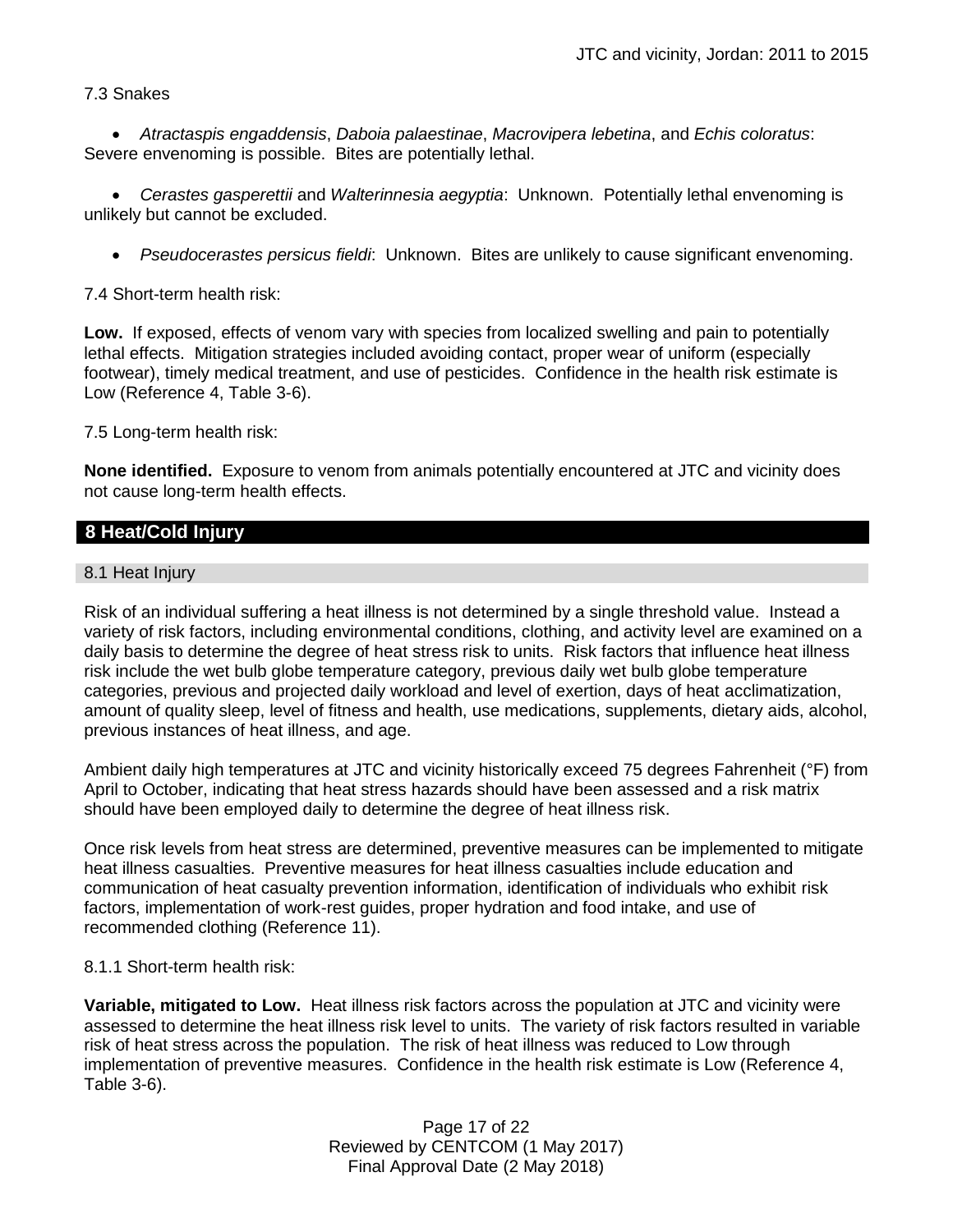## 8.1.2 Long-term health risk:

**Unknown.** Long-term health effects from exposure to high levels of heat stress are not adequately documented and available data appears inconclusive (Reference 12).

#### 8.2 Cold Stress

As with heat stress, cold stress is largely dependent on operational and individual factors instead of environmental factors alone. Cold stress can be assessed by determining the air temperature, wind speed, if an individual becomes wet due to precipitation or water immersion, use of proper gear, availability of adequate shelter, proper fitness, proper food and hydration, degree of mobility, and contact with conductive cooling surfaces (Reference 13).

Ambient daily low temperatures at JTC and vicinity historically are below 60°F from January to December, indicating that wetness or wet clothes may have presented a hazard of non-cold freezing injuries, and below 40°F from December to March, indicating that cold stress may have presented a hazard.

Preventive measures were implemented to mitigate cold injury casualties. Preventive measures for non-cold freezing injuries and cold illness include education and communication of cold casualty prevention information, use of recommended clothing and personal protection, activity to keep warm, proper hydration and food intake, and use of adequate shelter.

8.2.1 Short-term and long-term health risks:

**Low.** The health risk of cold injury is Low. Confidence in the health risk estimate is Medium (Reference 4, Table 3-6).

## **9 Noise**

#### 9.1 Continuous

No specific hazard sources were documented in the DOEHRS or MESL from the 7 April 2011 through 31 December 2015 timeframe.

9.1.1 Short-term health risks:

#### **Not evaluated.**

9.1.2 Long-term health risks:

#### **Not evaluated.**

#### 9.2 Impulse

No specific hazard sources were documented in the DOEHRS or MESL from the 7 April 2011 through 31 December 2015 timeframe.

9.2.1 Short-term health risks:

#### **Not evaluated**.

Page 18 of 22 Reviewed by CENTCOM (1 May 2017) Final Approval Date (2 May 2018)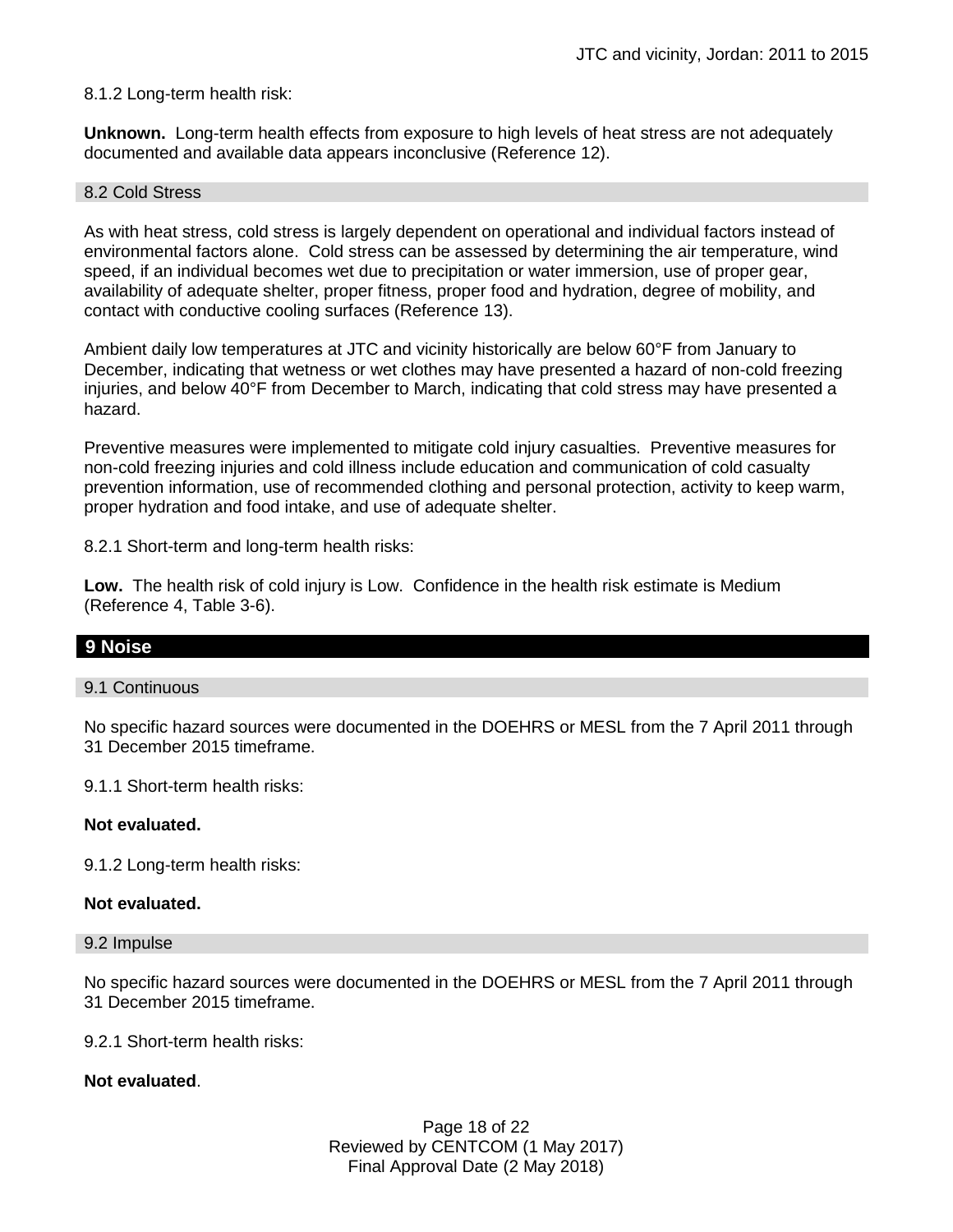# 9.2.2 Long-term health risks:

# **Not evaluated**.

# **10 Unique Incidents/Concerns**

#### 10.1 Potential environmental contamination sources

DoD personnel are exposed to various chemical, physical, ergonomic, and biological hazards in the course of performing their mission. These types of hazards depend on the mission of the unit and the operations and tasks which the personnel are required to perform to complete their mission. The health risk associated with these hazards depends on a number of elements including what materials are used, how long the exposure last, what is done to the material, the environment where the task or operation is performed, and what controls are used. The hazards can include exposures to heavy metal particulates (e.g., lead, cadmium, manganese, chromium, and iron oxide), solvents, fuels, oils, and gases (e.g., carbon monoxide, carbon dioxide, oxides of nitrogen, and oxides of sulfur). Most of these exposures occur when performing maintenance task such as painting, grinding, welding, engine repair, or movement through contaminated areas. Exposures to these occupational hazards can occur through inhalation (air), skin contact, or ingestion; however, exposures through air are generally associated with the highest health risk.

#### 10.2 Waste Sites/Waste Disposal

No specific hazard sources were documented in the DOEHRS or MESL from the 7 April 2011 through 31 December 2015 timeframe.

#### 10.3 Fuel/petroleum products/industrial chemical spills

No specific hazard sources were documented in the DOEHRS or MESL from the 7 April 2011 through 31 December 2015 timeframe.

#### 10.4 Pesticides/Pest Control:

No specific hazard sources were documented in the DOEHRS or MESL from the 7 April 2011 through 31 December 2015 timeframe.

#### 10.5 Asbestos

No specific hazard sources were documented in the DOEHRS or MESL from the 7 April 2011 through 31 December 2015 timeframe.

#### 10.6 Lead Based Paint

No specific hazard sources were documented in the DOEHRS or MESL from the 7 April 2011 through 31 December 2015 timeframe.

## 10.7 Burn Pit

While not specific to JTC and vicinity, the consolidated epidemiological and environmental sampling and studies on burn pits that have been conducted as of the date of this publication have been unable to determine whether an association does or does not exist between exposures to emissions from the burn pits and long-term health effects (Reference 14). The Institute of Medicine committee's

> Page 19 of 22 Reviewed by CENTCOM (1 May 2017) Final Approval Date (2 May 2018)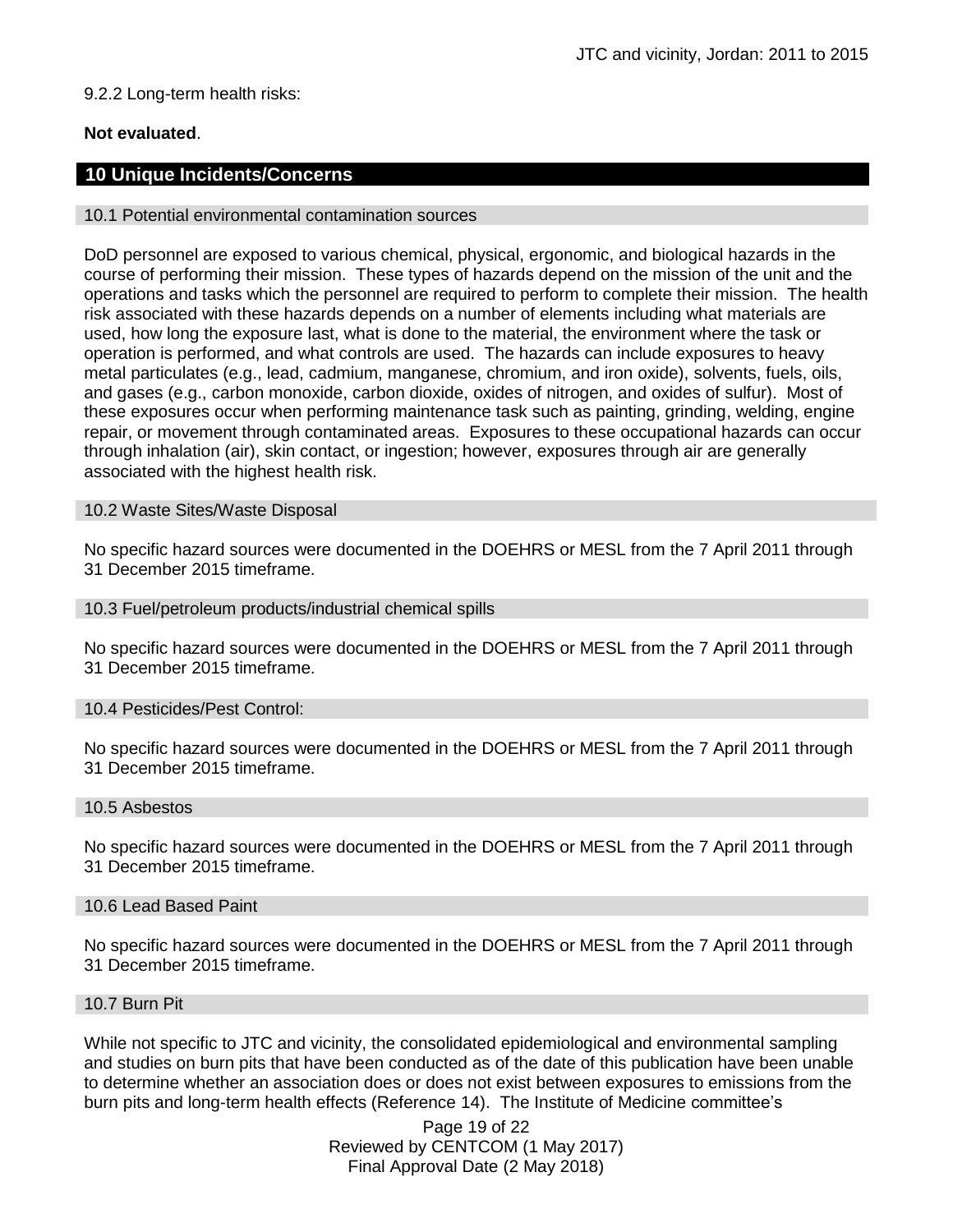(Reference 14) review of long-term health consequences of exposure to burn pits in Iraq and Afghanistan suggests that service in Jordan (i.e., a broader consideration of air pollution than exposure only to burn pit emissions) may be associated with long-term health effects, particularly in susceptible (e.g., those who have asthma) or highly exposed subpopulations, such as those who worked at or near the burn pit. Such health effects would be due mainly to high ambient concentrations of PM from both natural and anthropogenic sources, including military sources. If that broader exposure to air pollution turns out to be relevant, potentially related health effects of concern are respiratory and cardiovascular effects and cancer. Susceptibility to the PM health effects could be exacerbated by other exposures, such as stress, smoking, local climatic conditions, and co-exposures to other chemicals that affect the same biologic or chemical processes. Individually, the chemicals measured at burn pit sites in the study were generally below concentrations of health concern for general populations in the U.S. However, the possibility of exposure to mixtures of the chemicals raises the potential for health outcomes associated with cumulative exposure to combinations of the constituents of burn pit emissions and emissions from other sources.

To characterize risk to personnel who were specifically exposed to emissions from burn pits and incinerators located in the vicinity of JTC, only air samples associated with a burn pit or incinerator at JTC and vicinity were included in the following assessment of the air at JTC and vicinity.

10.7.1 PM2.5 Samples Associated with Exposure to Burn Pit Emissions

10.7.1.1 Exposure Guidelines

Short Term (24-hour)  $PM_{2.5}$  ( $\mu$ g/m<sup>3</sup>):

- 
- Marginal MEG = 250 **Marginal MEG = 65**
- Critical MEG  $= 500$

10.7.1.2 Sample data/Notes:

):  $Long-term PM_{2.5} MEG (µg/m<sup>3</sup>):$ 

- Negligible MEG = 65 Negligible MEG = 15
	-

A total of five valid PM2.5 air samples identified with burn pits were collected at JTC and vicinity in 2013. The range of 24-hour PM<sub>2.5</sub> concentrations was 10  $\mu$ g/m<sup>3</sup> to 27  $\mu$ g/m<sup>3</sup> with an average concentration of 21  $\mu$ g/m<sup>3</sup> and a standard deviation of 9.

10.7.1.3 Short-term health risks:

**There was insufficient data with which to characterize short-term health risk from exposure to PM<sub>2.5</sub>** in air in the vicinity of the burn pit. Daily average health risk levels for PM<sub>2.5</sub> show no hazard for 100 percent of the time. Confidence in the short-term  $PM_{2.5}$  health risk assessment was Low (Reference 4, Table 3-6).

10.7.1.4 Long-term health risks:

## **There was insufficient data with which to characterize long-term health risk from exposure to PM2.5 in air in the vicinity of the burn pit**.

10.7.2 Airborne Metal from PM<sub>2.5</sub> Samples Associated with Exposure to Burn Pit Emissions or **incinerators**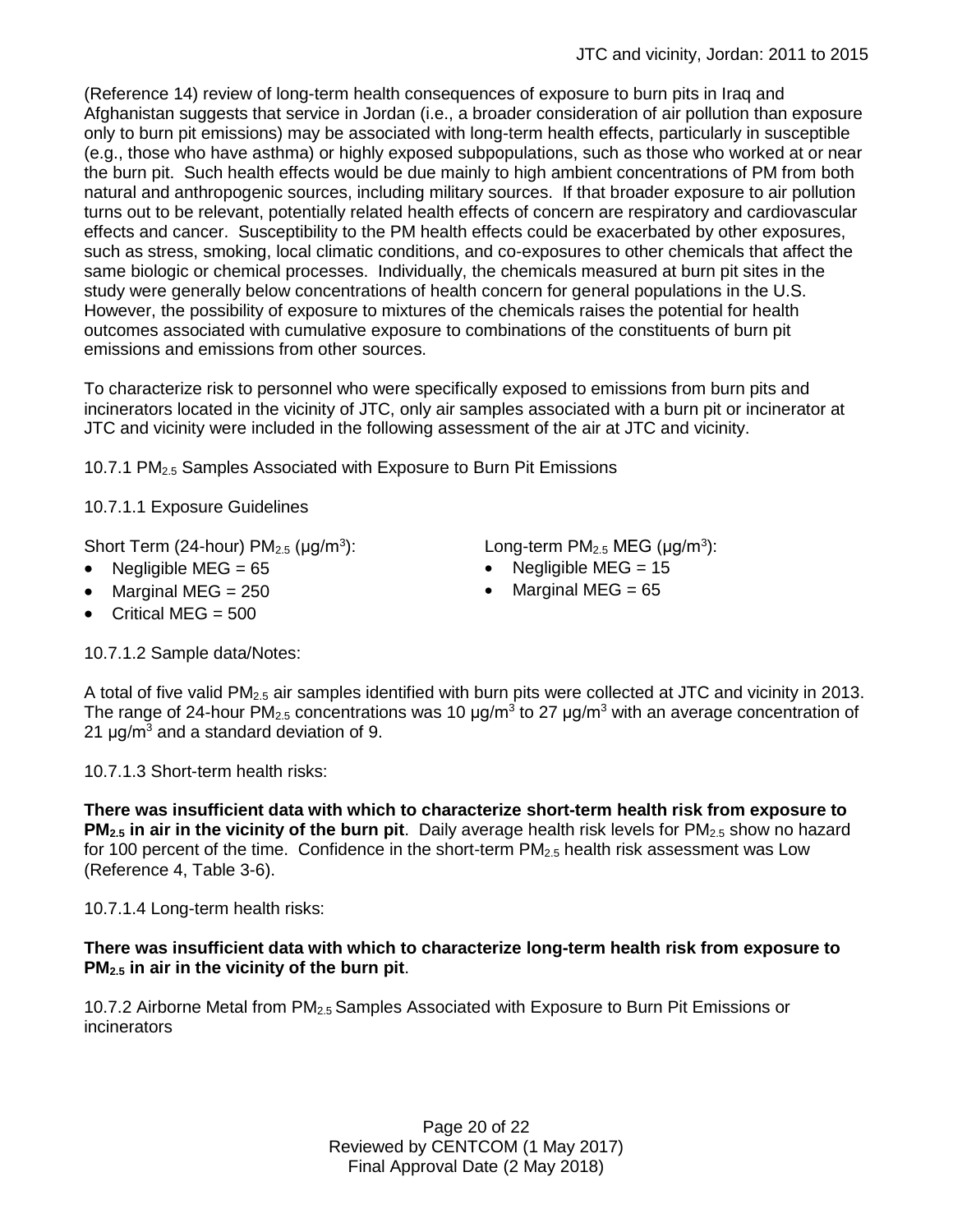10.7.2.1 Sample data/Notes:

A total of five valid PM2.5 airborne metal samples identified with burn pits were collected at JTC and vicinity in 2013. None of the analyzed metals in the collected samples were found at concentrations above the 1-year Negligible MEGs.

10.7.2.2 Short-term and long-term health risks:

## **There was insufficient data with which to characterize short-term and long-term health risk from exposure to airborne metals in PM2.5 in air in the vicinity of the burn pit.**

# **11 References**

- 1. Defense Occupational and Environmental Health Readiness System (referred to as the DOEHRS-EH Module) at [https://doehrs-ih.csd.disa.mil/Doehrs/.](https://doehrs-ih.csd.disa.mil/Doehrs/) Department of Defense Instruction 6490.03, *Deployment Health*, 2006.
- 2. Department of Defense Instruction 6055.05, Occupational and Environmental Health, 2008.
- 3. Joint Chiefs of Staff. Procedures for Deployment Health Surveillance, MCM 0017-12, 7 December 2012.
- 4. USAPHC Technical Guide 230, June 2013 Revision.
- 5. Singh, A. and Singh, A.K. 2013. ProUCL Version 5.0.00 Technical Guide-Statistical Software for Environmental Applications for Data Sets with and without Nondetect Observations. EPA: Washington, WA, USA.
- 6. DoD MESL Data Portal: https://mesl.apgea.army.mil/mesl/. Some of the data and reports used may be classified or otherwise have some restricted distribution.
- 7. Modification 12 to United States Central Command Individual Protection and Individual Unit Deployment Policy, 02 December 2013.
- 8. Clinical Toxinology Resources: http://www.toxinology.com/. University of Adelaide, Australia.
- 9. Amr, Z, Disi, A. Venomous Snakes and Snakebites in Jordan. Clinical Toxinology in Asia Pacific and Africa. 2015.
- 10. Amr, Z, Amr, S. Snakebites in Jordan. The Snake. 1983.
- 11. Technical Bulletin Medical 507. Heat Stress Control and Heat Casualty Management. Headquarters, Department of the Army and Air Force. 7 March 2003.
- 12. American Conference of Governmental Industrial Hygienists. Heat Stress and Strain: TLV Physical Agents. 2007.
- 13. Technical Bulletin Medical 508. Prevention and Management of Cold-Weather Injuries. Headquarters, Department of the Army. April 2005.
- 14. Institute of Medicine. 2011. Long-term health consequences of exposure to burn pits in Iraq and Afghanistan. Washington, DC: The National Academies Press.

Page 21 of 22 Reviewed by CENTCOM (1 May 2017) Final Approval Date (2 May 2018)